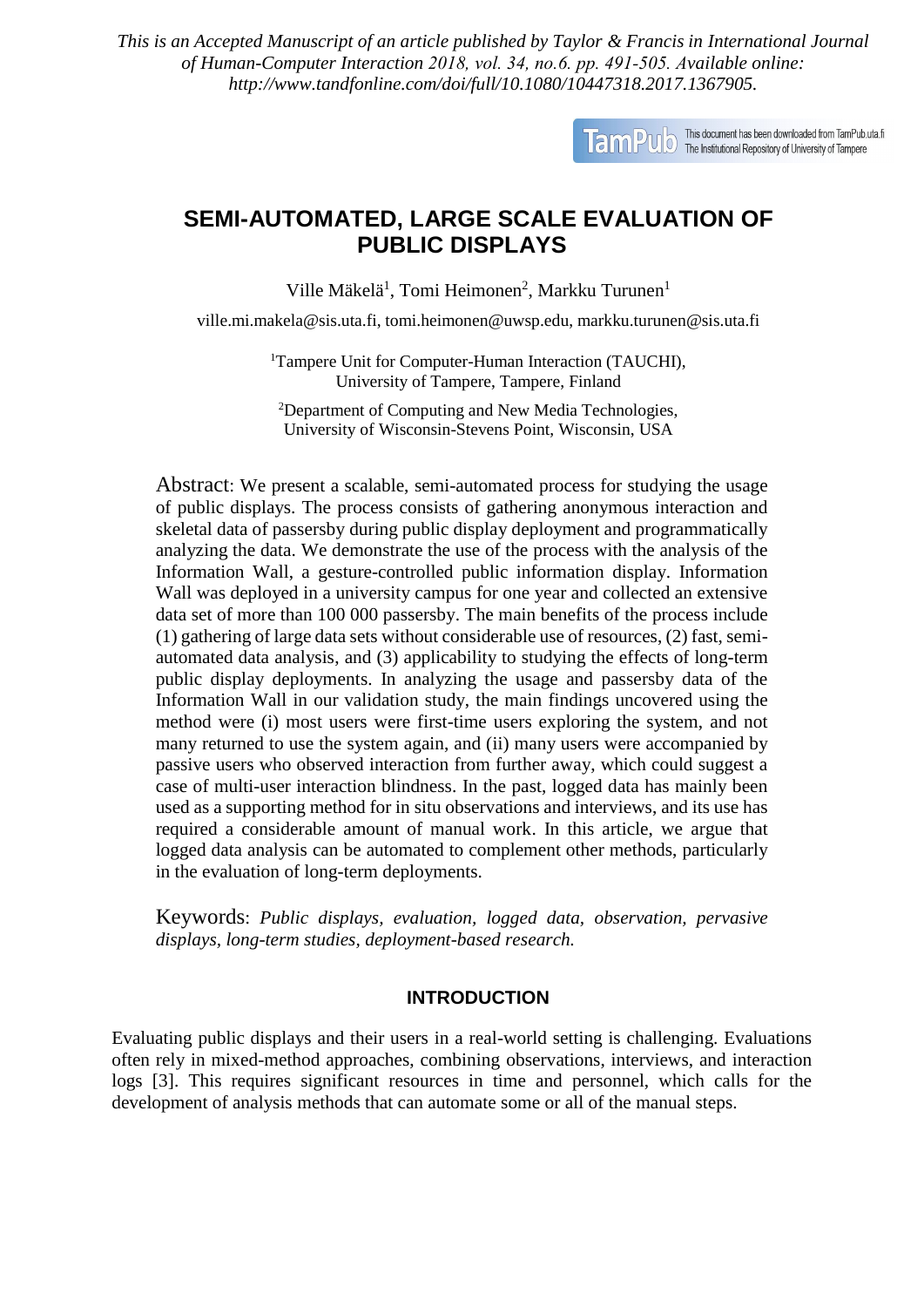As is noted in past research, interaction with public displays is a multi-faceted process and can be considered to have begun even before the user directly interacts with the display [12]. This is especially true in the case of gesture-controlled interfaces, where detection of a passerby can be utilized to trigger visual interaction cues to entice use. Hence, being able to analyze not only users but also other passersby can give important insights into the design of public display applications, and cannot be achieved by traditional interaction logs. Field observations, on the other hand, while usually effective and often the preferred method in in-the-wild studies, are time-consuming and limited by human capabilities in terms of how much, and what kind of, data can be meaningfully gathered.

To supplement the currently prevailing research methods, we present a semi-automated processfor evaluating public displays both extensively and without significant use of resources. Our method consists of automated gathering of a large set of interaction and skeletal data of passersby during the deployment of a public display and the subsequent computational analysis of the data. In this article, we investigate the benefits and limitations of the proposed approach. Our starting point was to investigate whether we could programmatically analyze the collected data to reach findings that we would have likely identified if we had been on-site observing users the whole time. At the same time, we envisioned that the semi-automatic analysis can help capture results not achievable with human observers alone, when cognitive limitations and time constraints are eliminated.

Logged skeletal motion data has been collected for analysis purposes in past research [1;16;28], however it has not been used to its full extent. Primarily, such data has acted as supporting evidence for other methods such as observations and interviews, and has involved a considerable amount of work in the form of manually going through the recorded depth sensor data. For clarification, in this article, *skeletal data* refers to simple, anonymous location data of skeletal joints tracked in 3D space, e.g., shoulders, elbows, and hands of passersby.

To investigate the semi-automated approach, we used it to analyze the long-term deployment of a gesture-controlled public display application, the Information Wall [11] (Figure 1). We deployed the Information Wall in a large indoor space at a university campus for one year, during which we recorded all interaction data from the system as well as skeletal data from the Microsoft Kinect sensor used to control the display. The resulting large data set contained traces of more than 100,000 passersby. Using the semi-automated process, we were able to produce many meaningful results. For instance, we found that many users interacting with the system were accompanied by *non-interacting* people. With this large data set, we also show that the process scales well with large-scale public deployments.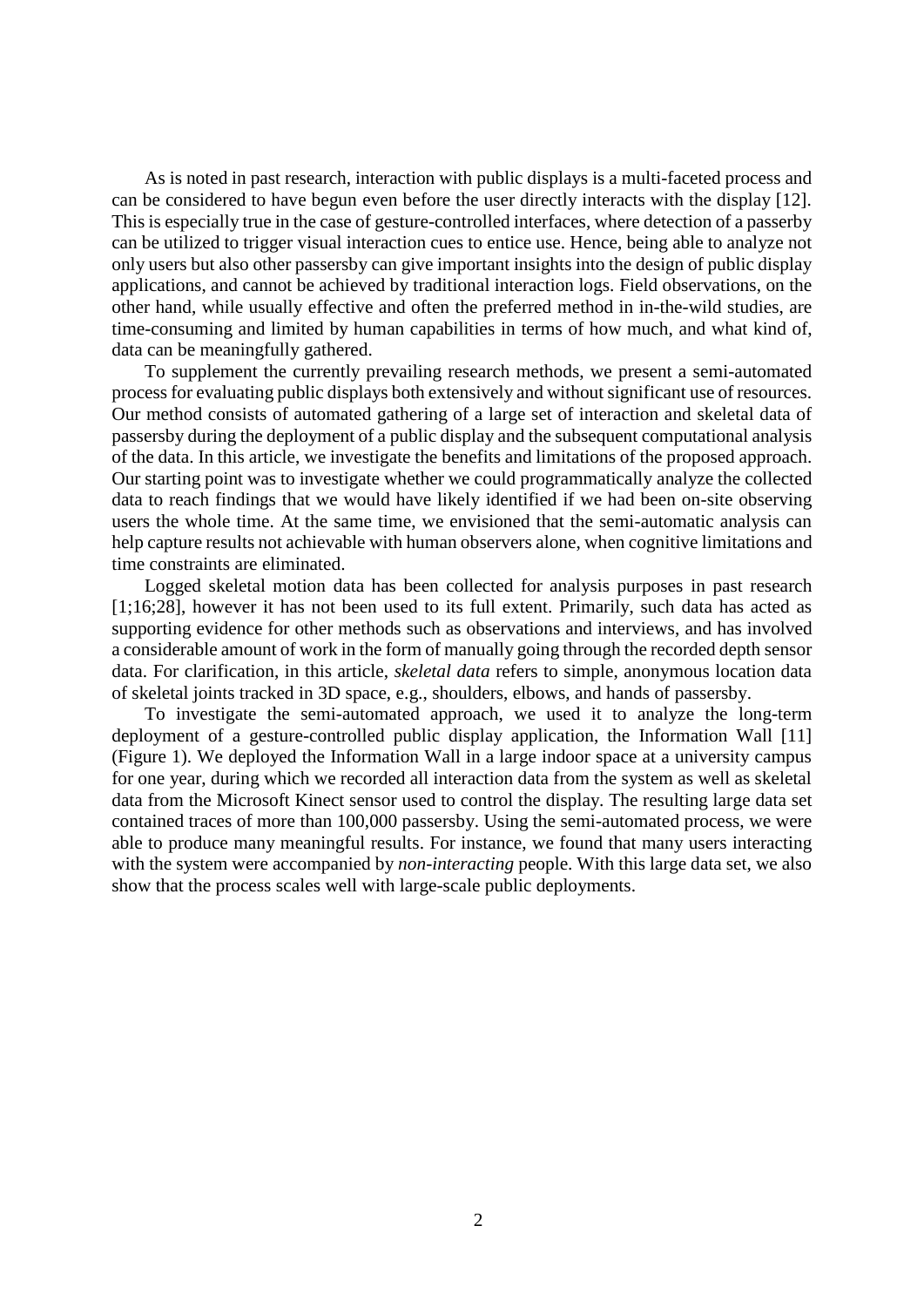

**Figure 1.** Two users interacting with the Information Wall at the public deployment setting.

In this article, we discuss the possibilities, benefits and challenges of utilizing interaction and skeletal data in semi-automated usage analysis. The proposed approach has several benefits to other data collection approaches, and can be considered an ecologically valid method for evaluating public displays. We also discuss the relationship between our approach and conducting field observations, and how the two evaluation methods can support each other. We demonstrate the semi-automated process in practice with the Information Wall deployment.

The remainder of this paper is organized as follows: first, we present related work in which we focus on how past research has gathered data and evaluated public displays. Then, we present the Information Wall prototype in detail as well as the long-term deployment setting. Next, we present the four phases of the semi-automated process and discuss each of them: *data collection*, *preparation*, *feature extraction*, and *analysis*. Following, we present the results of applying the semi-automated process to the Information Wall deployment data to provide an example of the type of insights that can be acquired. Finally, we discuss the characteristics, benefits, and challenges of the semi-automated approach, and conclude with a discussion of future work.

### **RELATED WORK**

In this section, we present existing work relevant to this study. First, we show the need for improved and less time-consuming research methods for large display evaluations. Then, we discuss frameworks and different phases of interaction with large displays that we utilize when analyzing the data from our long-term large display deployment.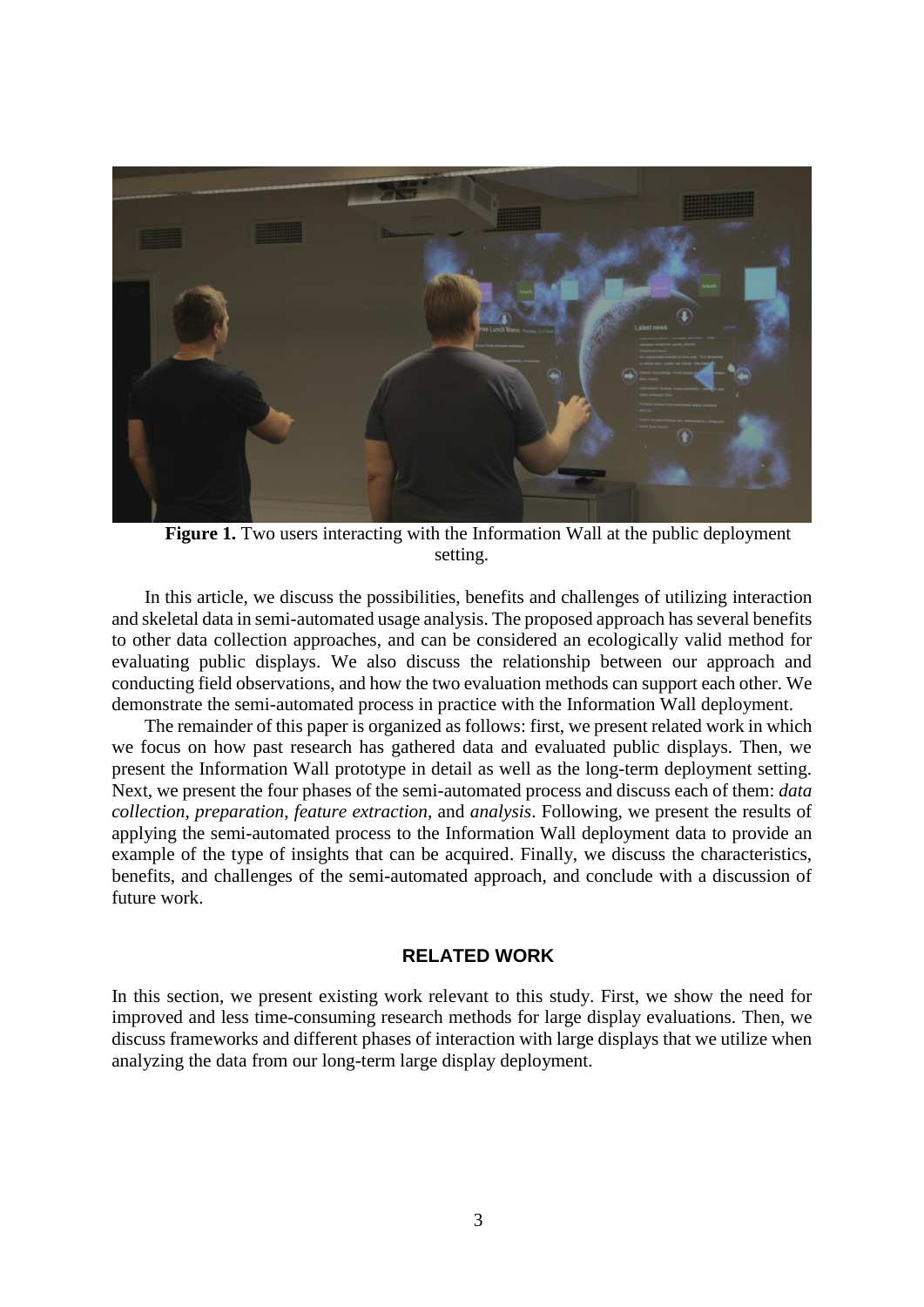### **Approaches to Evaluating Users and Public Displays**

Müller *et al.* [15] note that the majority of public display evaluations are descriptive field studies, and recognize five categories of metrics that are commonly used in quantitative evaluations of public displays: (1) absolute number of users is used e.g. to determine the number of interactions or views towards a display; (2) percentage of users out of the total number of users showing a certain behavior; (3) absolute number of interactions e.g. to determine how often an application was started; (4) duration of interactions to determine how long the interaction in general or a specific type of interaction lasted; (5) number of simultaneous users is used to round up the description of usage.

Williamson and Williamson presented the open source Pedestrian Tracker tool [29], which utilizes a camera to track passersby using motion detection and background subtraction. The tool can be used, e.g., to recognize directions from which pedestrians approach the display the most and how passersby adjust their route when a public display is installed in a space. The tool's strength is that it is separate from the public display installation and can thus be deployed in spaces from which a large area can be seen and analyzed, e.g. high above the public display. However, passerby movement is only one of the features we aim to include in our approach, and recognizing features such as gestures of a particular user with the same tool is difficult or even impossible by utilizing a camera that is set in a location with a good view of a large area.

Some past studies have gathered extensive log data via a motion detection sensor in gestural or proxemic interfaces. Most studies have combined the approach with methods such as observations and interviews, and only performed lightweight, manual analysis of the motion data. Ackad *et al.* [1] presented the Media Ribbon, a gesture-controlled public information display relatively similar to the Information Wall. They included a lightweight analysis of the data provided by the installation's motion detection sensor, such as session duration, performed gestures, and the number of people in front of the display. In addition, they manually analyzed the depth data to evaluate how users interacted with the system. Similarly, Müller *et al.* [16] recorded depth data from six different locations and converted it into simple behavioral variables such as time of entry and exit. However, classifying passersby into categories was done manually. Walter *et al.* [28] captured raw depth video to support their on-site observations. However, they too reviewed the video data manually. Similar analysis was conducted by Schmidt *et al.* for their Screenfinity display [24].

Based on prior work, it seems that not many public display deployments utilize automatically gathered interaction and skeletal data. The few studies that do mostly utilize the data to support existing findings and/or invest a considerable amount of manual work, such as manually reviewing video logs of the installation.

The absence of large-scale data collection in public deployments is likely explained by their research-focused nature. The deployments tend to be relatively short, and focus on investigating specific phenomena. With such installations more frequently becoming a part of the urban environment, the need for automated evaluation methods is emphasized to provide a cost-effective assessment method. Therefore, we investigated if (a) interaction and skeletal data can be semi-automatically analyzed and (b) whether said data could lead to actionable findings, and consequently act as the primary research method in the quantitative assessment of public displays.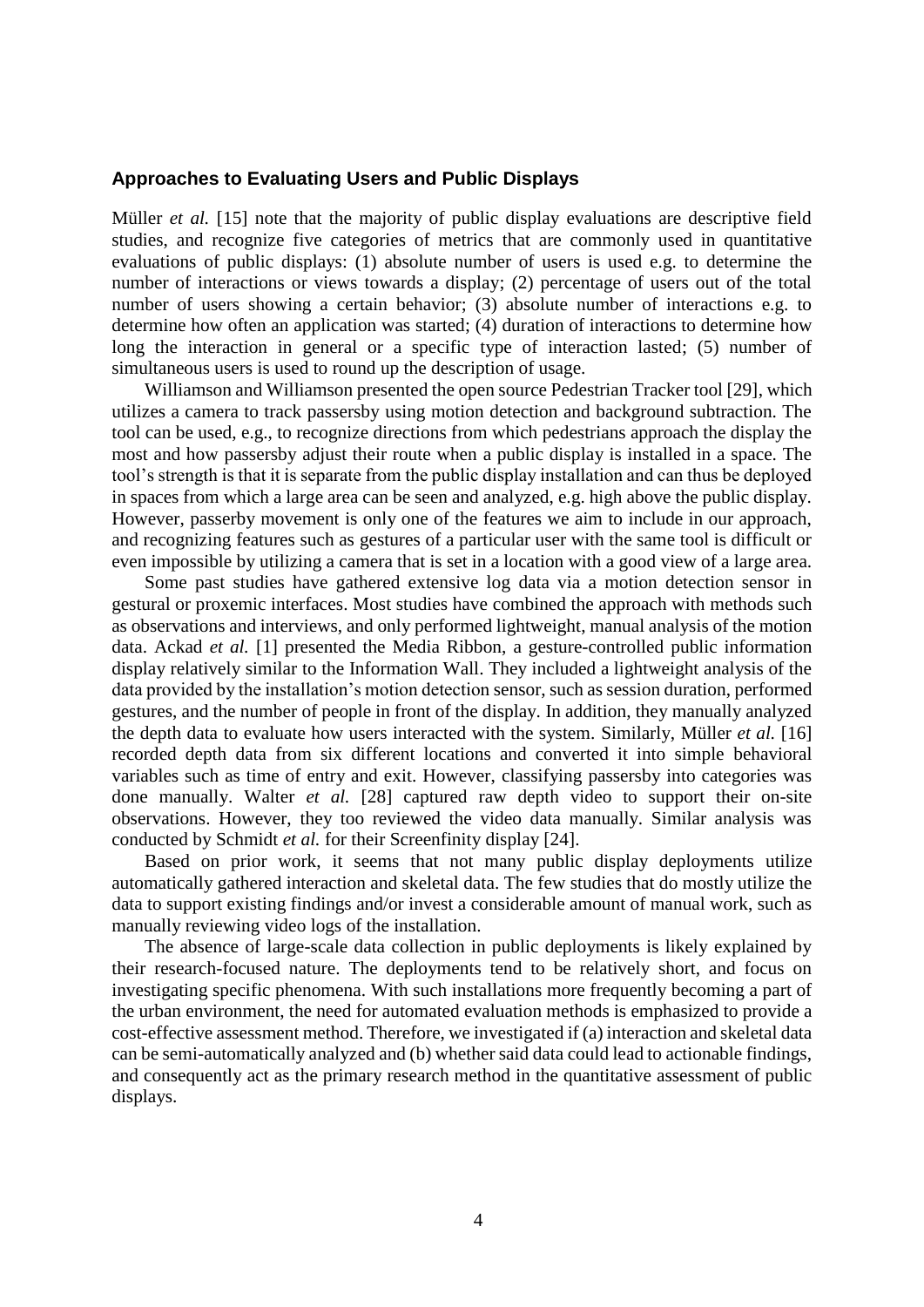### **User Behavior with Public Displays**

People tend to notice public displays more easily and be more interested in them when there are already people using the display. This effect is known as the *honeypot* effect [4]. Furthermore, Müller *et al.* [16] conducted a study on public displays in six different locations and not only found a significant rise in users through the honeypot effect, but also found an increase in the duration of interaction.

Walter *et al.* note that a public setting results in most users being first time users, and people are prepared to invest only a short period of time to investigate a display [27]. In their following work, Walter et al. [28] further argue that immediate usability and clear interactions are key concepts for a public display. In addition, Marshall *et al.* [9] noticed that people trying out public displays tend to be impatient: interaction usually ends if users do not succeed with what they are trying to achieve.

One of the most influential frameworks describing public display interaction, the Audience Funnel, was presented by Michelis and Müller [12]. The framework divides public display interaction into six phases:

- 1. **Passing by.** The user is in the same space with the display with no intention of interacting with it.
- 2. **Viewing and reacting.** The user glances at or reacts to the display.
- 3. **Subtle interaction.** The user commits an action, e.g. waves his hand, to see what effect it causes on the display.
- 4. **Direct interaction.** The user begins interacting with the display in more depth.
- 5. **Multiple interaction.** The user leaves and comes back after a while, or switches to another display if multiple displays are available.
- 6. **Follow-up actions.** The user e.g. takes pictures of the display or himself interacting with it.

Mostly based on the Audience Funnel framework, Müller *et al.* [14] present three issues that public displays specifically need to address. First, the audience is not necessarily even aware of the public display in the first place (*display blindness*), or they might not be aware that the display can be interacted with (*interaction blindness*). It is thus important that the display aims to catch the attention of passersby in some way. Second, users need to be motivated to start interacting with the display. It should be noted that users typically are not specifically looking for a public display but rather stumble upon it. Therefore, displays should offer ways to pass time or contain information that is relevant to the user. Third, the fact that interaction with the display happens in public should be accounted for. For example, people may avoid interaction completely or partially because of their role (such as police officer or custodial services), physical limitations (for example, an elderly person not being able to commit certain gestures), or other traits (being afraid of public embarrassment).

Parra *et al.* [21] add a fourth issue that public displays should address: users should reach a goal or "final stage" of interaction with the system. In many cases, the goal may be straightforward, for example to provide the user with information (s)he is looking for, or as is the case with playful installations, to make the user have a good time. As a more complex example, Parra *et al.* [21] presented an interactive display developed as part of an awareness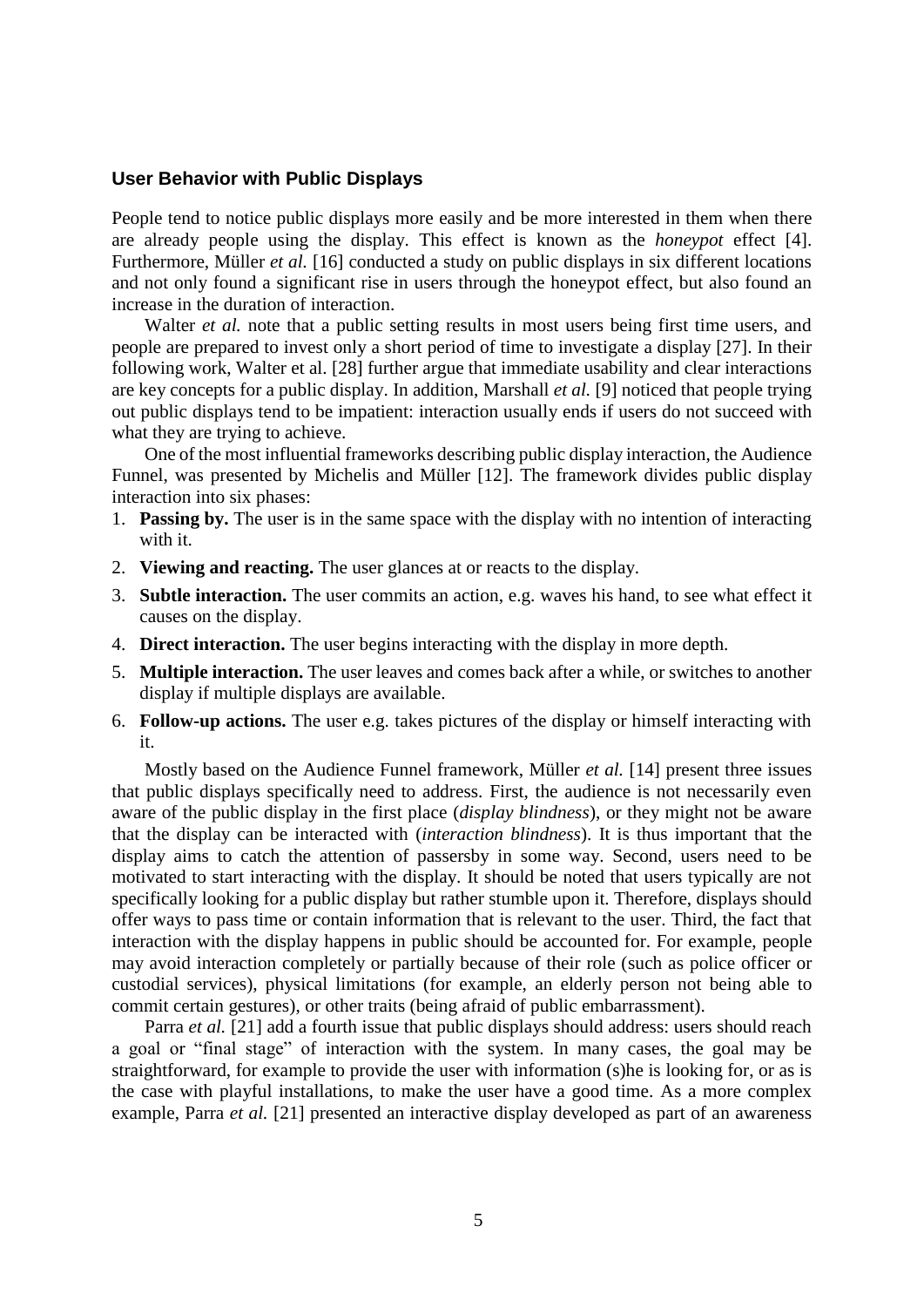campaign. Users were provided with a web address after they had successfully interacted with the display, with the aim of having the users visit the website. In this case, the success of the installation was partly measured by how many users actually visited the site.

Akpan *et al.* [2] conducted a large-scale study on the effects of space and place on social behavior around public displays. Their findings suggest that an optimal social context can encourage interaction and help overcome several issues related to public displays, even if the display is deployed in a poor physical space. For example, entertainment-oriented environments can encourage people to engage in playful behavior and to try out new systems.

We will utilize the related work presented here when evaluating and discussing our public display deployment later in this article. Most notably, we will aim to classify passersby based on the Audience Funnel framework [12], and evaluate the use of our public display with respect to phenomena such as the honeypot effect [4] as well as display blindness and interaction blindness [14].

#### **INFORMATION WALL**

Information Wall<sup>1</sup> is a gesture-controlled public information display  $[11]$  that contains information relevant to the deployment location, such as the lunch menus of nearby restaurants as well as events taking place around the campus and the city. In the following, we describe the interaction design of the application, discuss the rationale behind the design choices, and present the system's one-year deployment and setup.

### **Reacting to Users**

We wanted to investigate different ways to react to passersby in an effort to attract people to explore the display. Thus, when no users are present, the wall displays a static background image and a dialog encouraging users to try out the system (Figure 2A). When a user passes by or approaches the display, a subtle reaction is activated: a rectangular shape appears on the screen and reacts to the user's movement (Figure 2A). The shape moves horizontally along with the user, and grows as the user gets closer and shrinks as the user gets further away. Whenever the user gets close enough to the display (less than 2.8 meters away), a threedimensional information cube is opened on the screen (direct reaction) (Figure 2B).

The system supports two simultaneous users. In the case of one user, the single information cube is placed in the middle of the screen. When another user steps in, the first cube scales down to make room for another information cube, which appears from the side corresponding to the new user's location (Figure 2C). A cube is closed whenever the corresponding user leaves the scene, and the leftover cube readjusts itself to make use of the whole screen.

 $\overline{a}$ 

<sup>1</sup> https://youtu.be/YPhIqw5Vrz8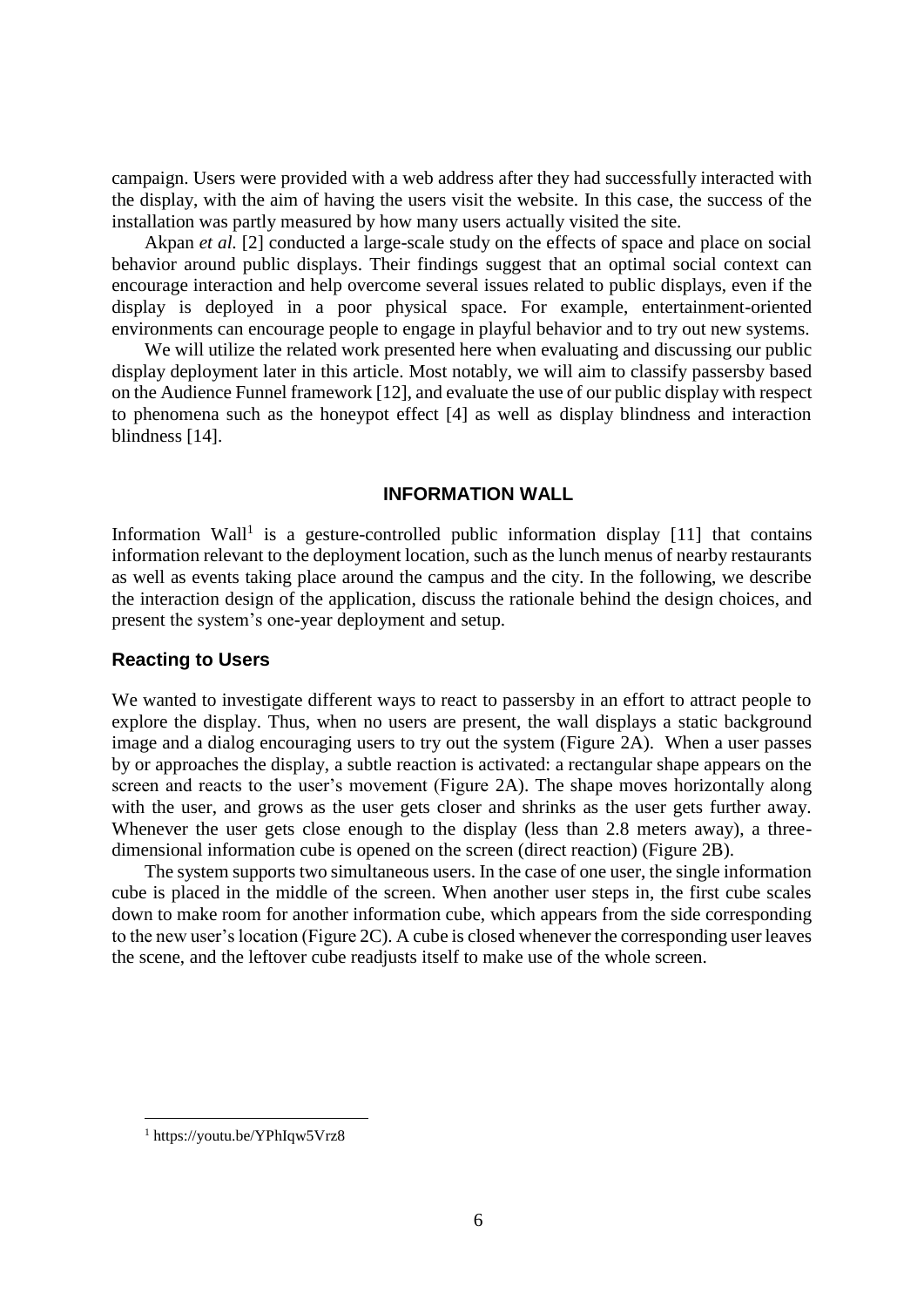

**Figure 2.** A) A user is tracked with a rectangular shape on the screen. An instruction dialog is displayed. B) A user interacts with an information cube. C) Two users simultaneously interacting with the wall. (Adapted from Mäkelä *et al.* [11])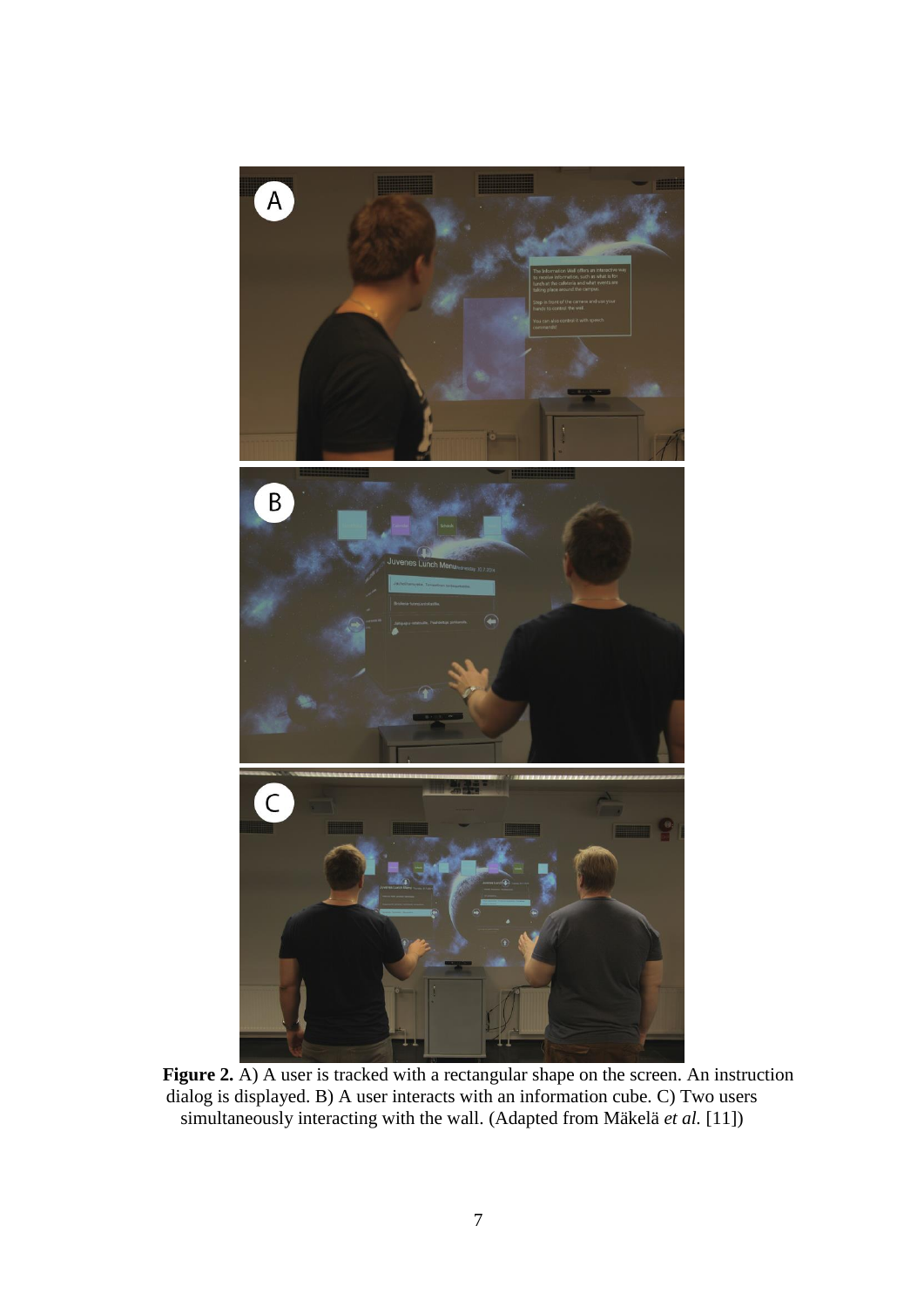#### **Gesture Control**

Users mainly interact with the display via an on-screen cursor that moves according to where the user is pointing with their hand. Pointing uses the physical interaction zone algorithm provided by the Kinect SDK<sup>2</sup>. All gesture interactions are one-handed interactions, however both hands are tracked and two cursors are displayed on the screen if the user is pointing with both hands. Either hand can be used to interact and the active hand can be changed on the fly.

The content of the display is navigated by rotating the information cube in desired directions. Rotation involves a point-and-dwell [8] selection followed by a swipe gesture. This simulates the rotation of a real-world physical object. The user first triggers a button at the edge of the cube by pointing towards it for a short period of time, after which the users swipes towards the opposite edge of the cube to rotate it. Users can cancel the rotation by swiping back towards the edge that they started from, i.e. away from the cube.

When a rotation button is triggered, an arrow animation is played to point to the direction of the rotation. Rotating to the right and left will change to the next and previous view inside the current section. For example, one can switch from today's lunch menu to tomorrow's lunch menu. Rotating up and down will change the section, for example from the lunch menu to the latest news.

Other functions on the display and launched by utilizing the same point-and-dwell method, but without the additional swipe gesture. During dwelling a circular animation is displayed on the particular button to indicate that it is being triggered.

In addition to rotating the cube, users can use shortcut buttons on top of the cube to quickly access desired sections. Moreover, detailed information, such as the ingredients of a dish or the full story of a news headline, is accessed by triggering the corresponding entry from the face of the cube, which will open a separate popup dialog. The dialog also contains a voting system in the form of two buttons, through which users can give a thumbs up or a thumbs down for a dish or an event. Cast votes are then displayed on the corresponding entry. The dialog is closed by triggering a close button in the bottom corner.

### **Design Rationale**

 $\overline{a}$ 

We aimed to follow the Audience Funnel framework [12] in the interaction design. The rectangles following the passersby were meant to catch the initial attention. During the subtle interaction phase, the user would a) see the information cube appear and b) see the cursor move around the screen when the user tried out something simple, like waving his/her hand.

Despite a growing number of public displays being deployed, few of them utilize mid-air gestures. Considering the novelty of the interaction modality, we decided to work with a cursorbased application. We hypothesized that a cursor would appear as something familiar from other environments, as well as Kinect-based games, and not put off users so easily.

We chose dwelling as the target selection technique as it does not require specific gestures and it has been found to be intuitive [28]. We used a dwell time of 1.5 seconds for all targets expect for the section shortcuts, which were reduced to 1.2 seconds. This was because section shortcuts were on the upper edge of the screen and thus users were less likely to accidentally hover over them or pass through them. In addition, to make target selection with the cursor

<sup>2</sup> https://developer.microsoft.com/en-us/windows/kinect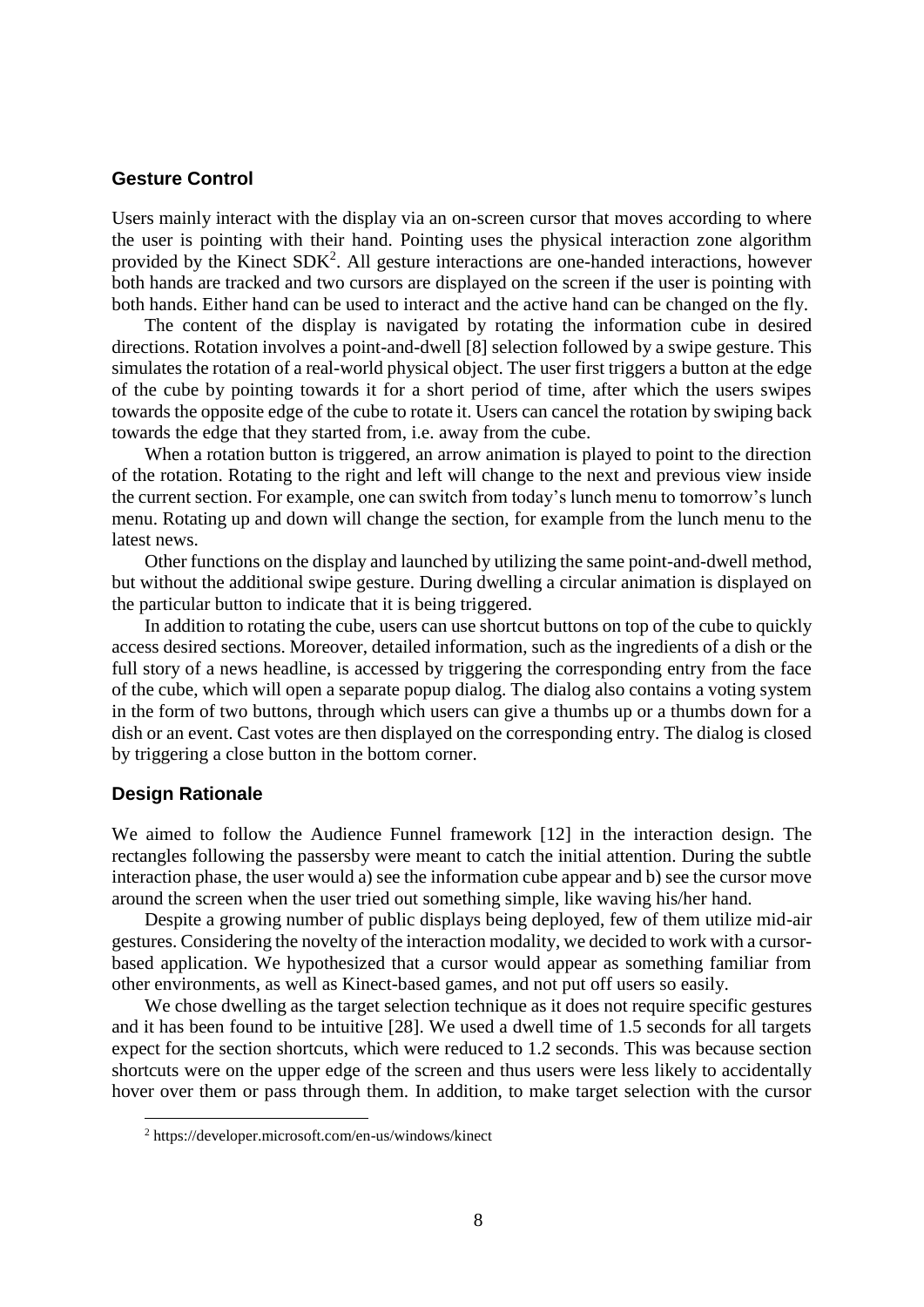easier, we utilized the magnetic cursor technique [10], which automatically snaps to a target that is close enough and moves slower while on a target to make accurate pointing easier.

We aimed to fill the system with information that would be either beneficial or interesting to people spending time in or moving through the space. In the context of a university campus, we displayed daily lunch menus for a student cafeteria in the same building as well as information about public events such as talks from guest lecturers. In the third section, we displayed information about the different schools at the university. The purpose of this section was mainly to demonstrate the capabilities of the system, displaying large images along with paragraphs of text. Later during the deployment, we introduced a fourth section in which recent news from a popular Finnish news portal were displayed.

Prior studies have found that users often interact in groups [1] and are more likely to be interested in a public display if there are already people interacting with it (*honeypot effect*) [4]. To support this, we designed the system to support two simultaneous users. However, due to the novelty of gesture-control, we included user-specific information cubes, with the rationale that the cubes would clearly visualize which part of the display a user is controlling.

### **Implementation and User Tracking**

The system is developed on .NET Framework 4.0 using the Windows Presentation Foundation (WPF) library and the 3DTools plugin<sup>3</sup>. The system utilizes the Microsoft Kinect for Windows sensor for tracking users' location and hand coordinates.

Data exchange between the Kinect sensor and the Information Wall application is handled by a dedicated socket-based middleware component that utilizes the Kinect SDK. The data used for tracking users is anonymous, in that we only track the position of the users' upper body joints in 3D space as well as the pointing direction of their hands relative to the screen. This same skeletal data is used for logging and the analysis presented in this article. The format of the data is described in more detail in the next chapter.

The majority of the Information Wall's content is fetched from external sources using public APIs and RSS feeds, although some content is parsed from external websites.

#### **Deployment**

 $\overline{a}$ 

We set up the Information Wall in a semi-public location at the university campus to run a longitudinal, in-situ study focused on investigating naturalistic usage. The installation location is a large open space on the lower floor of the main building of a local university.

The layout of the deployment space is presented in Figure 3, and a panorama of the space from the perspective of the installation is presented in Figure 4. The space contains a cafeteria where students and staff have lunch and take breaks between classes. In addition, the space is adjacent to a large auditorium in which lectures and exams are held regularly. Consequently, students often wait around the space for entry into the auditorium. During semesters, areas surrounding the display are accessed by hundreds of students and staff daily.

<sup>3</sup> https://3dtools.codeplex.com/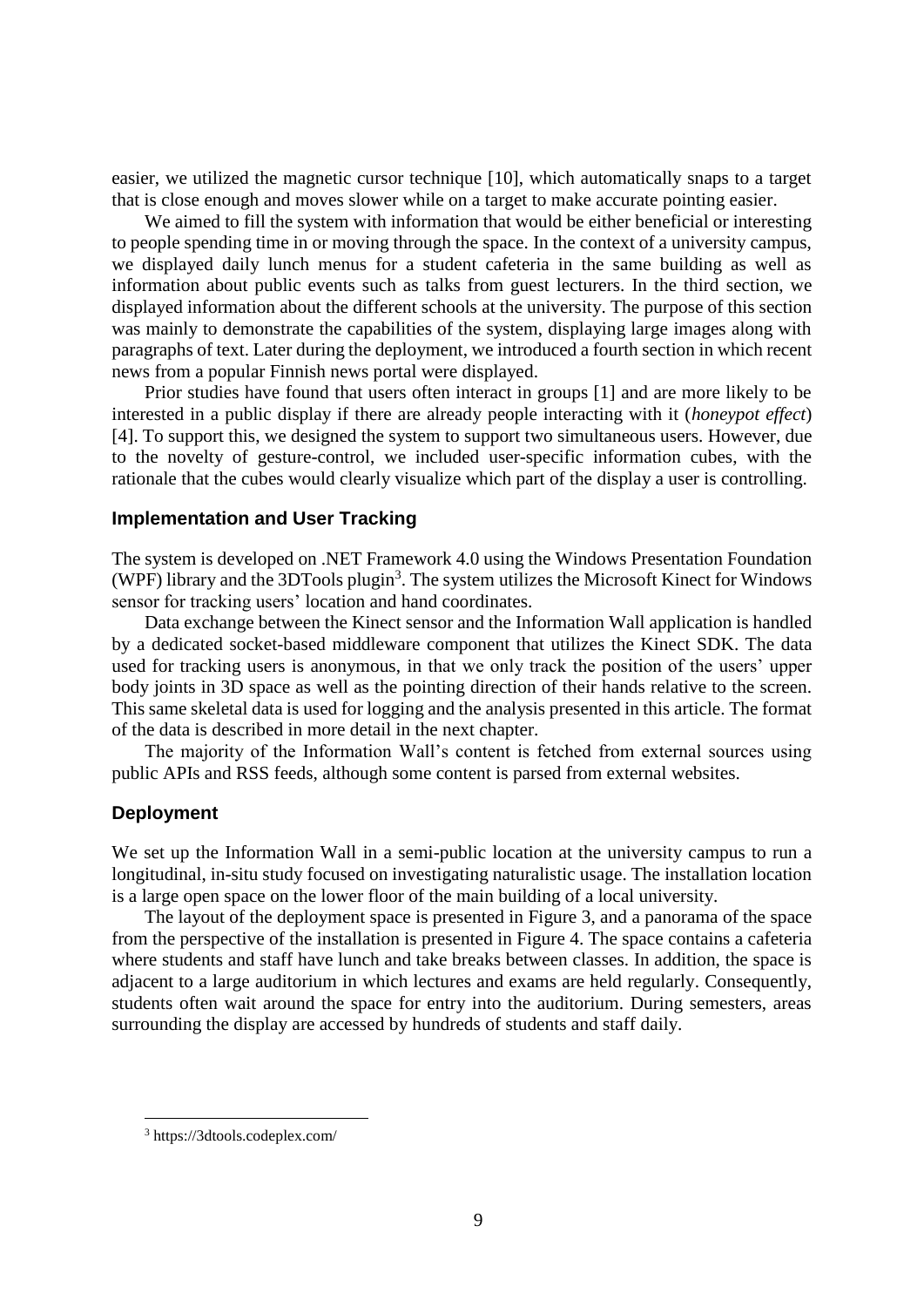

**Figure 3.** Floor plan of the deployment space.



**Figure 4.** Panorama of the space from the installation's perspective.

The Information Wall was projected on a wall surface with a ceiling mounted projector with a resolution of 1920 x 1080 pixels, which provided approximately 2.5 meters wide display area (see Figure 1). Interface sounds and audio landscape were provided by two active loudspeakers mounted to the sides of the display at ceiling height. The Kinect sensor was positioned at the horizontal midpoint under the projection display, providing a fixed point of reference for the collected data (all coordinates are relative to this point).

The public deployment data set was captured between April 2013 and April 2014. In total, it includes user and interaction traces collected from 210 distinct days, with a total number of passersby being 106,637. The installation was running on most weekdays, but was turned off during weekends, holidays, and occasional maintenance breaks.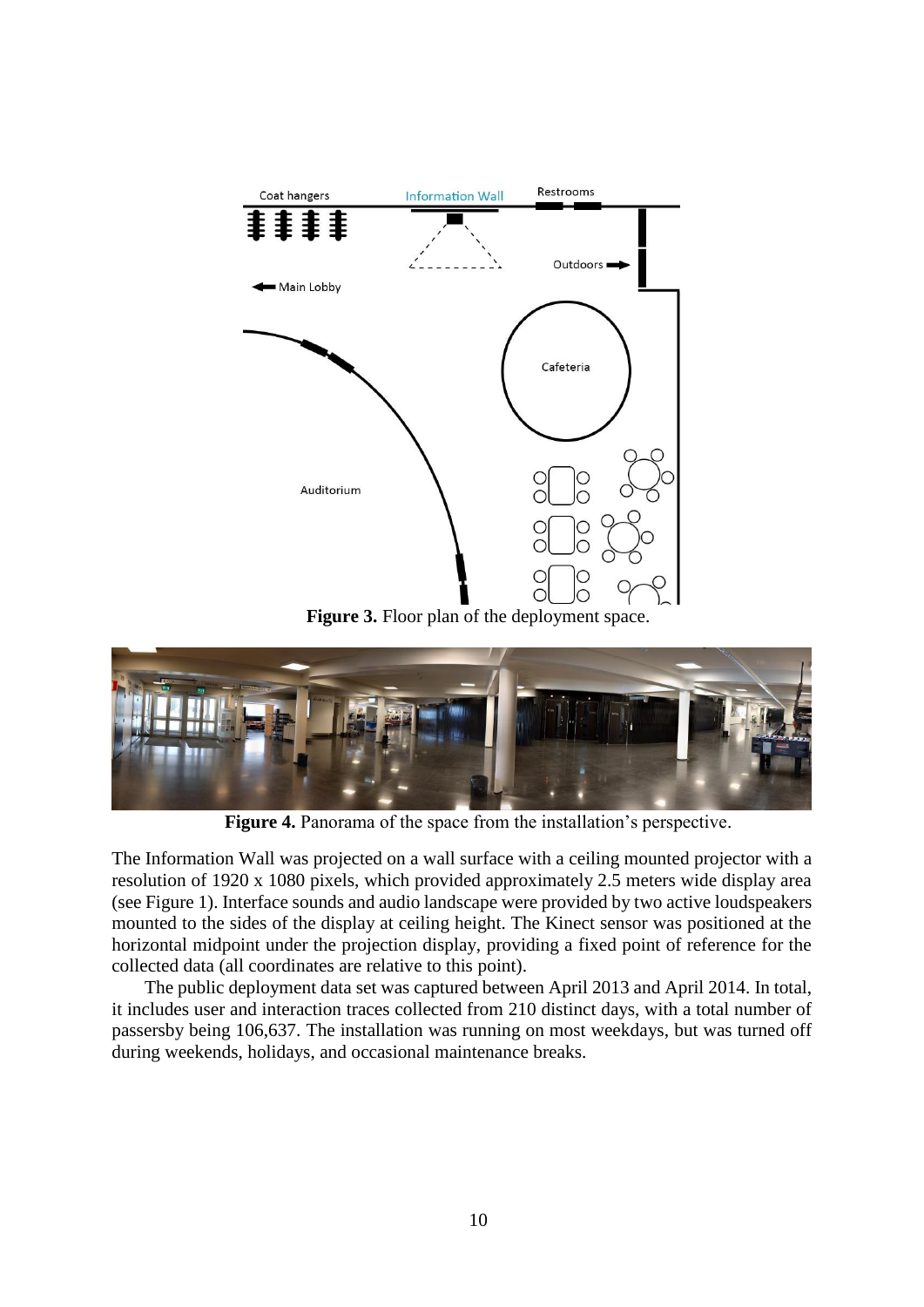## **SEMI-AUTOMATED, LARGE SCALE EVALUATION PROCESS**

In this section, we present the semi-automated evaluation process, which we used to evaluate the Information Wall system. The process is visualized in Figure 5, and consists of four phases: data collection, preparation, feature extraction, and analysis. In the following, we will describe the four phases in detail.



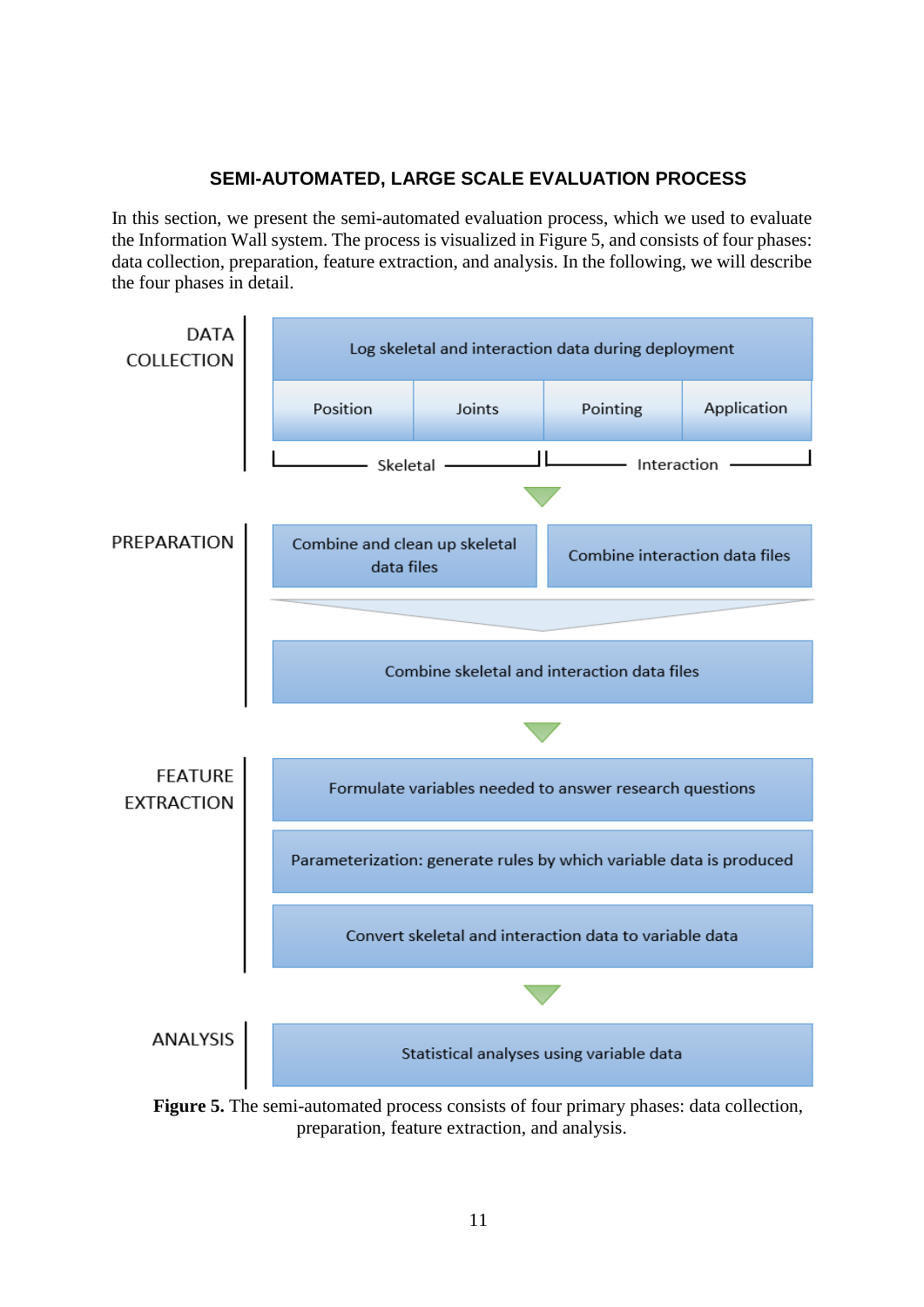### **Phase I: Data Collection**

The *data collection* phase should be implemented as a part of the deployed application. In our case, the Information Wall system was set to automatically collect data during the deployment. The data can be roughly separated into two categories: skeletal and interaction data (Figure 5). In our case, skeletal data includes the passerby's general location as well as the location of each upper-body joint in 3D space. We did not track nor record the lower body as it was not needed for interaction or the analysis. Interaction-related data consists of the passerby's hand-pointing coordinates relative to the screen, as well as interaction events in the application, including information cube activations, target hovers and triggers, etc. All log entries were saved with both client-side and server-side time stamps.

We aimed to capture data of all passersby within the limitations of the Kinect sensor. The Kinect allowed simultaneous tracking of a maximum of six people. It is possible that some passersby could not be recorded by the sensor if more than six people appeared at the scene, although this was presumably very rare. The two closest passersby were treated as potential users and were tracked in full detail as described above, while for the remaining four passersby only a general location was recorded.

An example log entry of a single skeleton is shown in Figure 6. Different information is separated using a pipe character. Each log entry is started with client side and server side timestamps. The " U " communicates the beginning of user information, followed by the user ID and the x, y and z position ("*42929;-156;-279;3223*"), followed by the pointing coordinates for both hands ("*-3,612464;1,684637;6,115403;3,989488*"), followed by upper body joint IDs and x, y, z coordinates. The positions are reported in millimeters from the sensor's location, x being the horizontal axis, y the vertical axis, and z being the distance from the sensor.

*2014-03-24 12:48:4.123|2014-03-24 12:48:04.127|\_U\_|42929;-156;-279;3223|- 3,612464;1,684637;6,115403;3,989488|6;-133,7465;175,0641;3285,178|7;-130,5533;- 2,498331;3175,068|9;-93,2767;-345,8763;3177,252|!12;56,86545;-18,49249;3427,463|13;- 207,9531;-4,714899;3464,396|15;90,94656;17,26251;3419,62*

#### **Figure 6.** A log entry for a single user.

During data collection, data was stored in separate files by date, and we further stored skeletal data and system event logs in separate files. This resulted in a collection of hundreds of large log files. This was done for ease of backup and to avoid data loss due to possible system crashes. We note here that the amount of automatically collected data - primarily skeletal data - may be surprising during public deployments. Gathering skeletal data several times per second (every 60 milliseconds in this case) for every person in the scene quickly results in heaps of data, even from a short interaction session.

#### **Phase II: Preparation**

In the *preparation* phase (Figure 5), the logged data is processed into a format that can be more easily handled. In our analysis, we wrote C# scripts to transform the large set of collected data files. First, we combined all skeletal data into a single file, which had to be done in several parts due to our machines running out of memory. Similarly, all interaction data was combined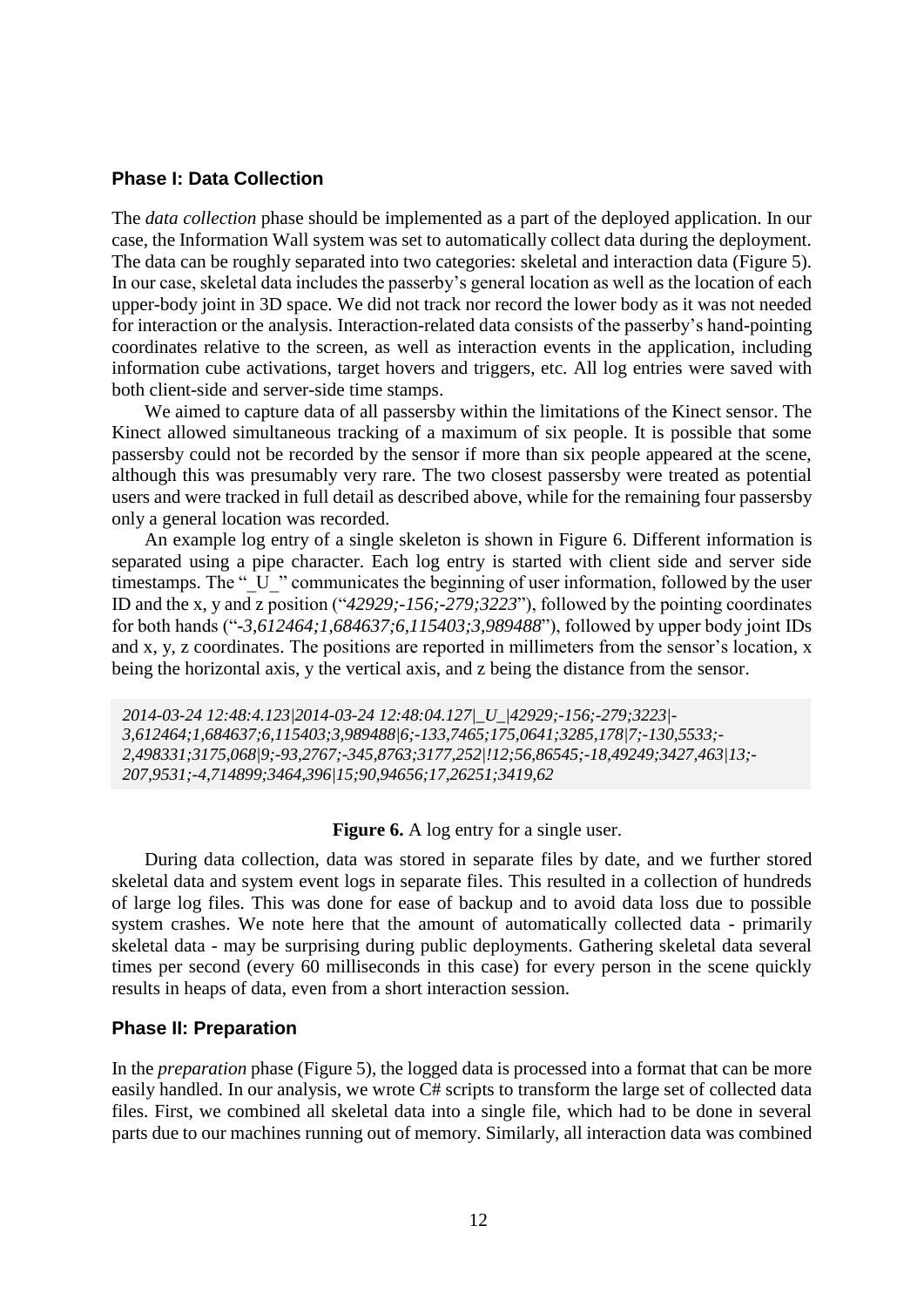into one file. Next, we filtered and cleaned up the skeletal data, as the original data set contained raw skeletal data collected of all detected people at 60 milliseconds interval. To significantly reduce the number of data points for follow-up processing, we converted all skeletal entries into one entry from the period when a passerby or a user was standing still without interacting. Finally, we combined the skeletal and interaction data into one file, connected interactions to specific tracked users (skeletons), and ordered the entries based on their timestamps.

It is worthwhile to note that since the skeletal data is rather generic in nature, the tools created for preparation and analysis should require little to no modification between studies. Interaction data, on the other hand, is likely to be more application-specific. With our deployment, interaction data consisted of the users' pointing coordinates as well as event triggers in the application. In other applications, pointing data could be replaced or accompanied by gesture data.

### **Phase III: Feature Extraction**

The *feature extraction* phase (Figure 5) is most crucial and characteristic part of the proposed process. By feature extraction, we mean the identification and calculation of relevant variables from the data, on which statistical analyses can be performed. To produce meaningful insights from the data, researchers must at this point know what they are looking for, and convert the data into a form that supports relevant analysis procedures.

It is generally good scientific practice to be aware of what is being researched from the very beginning of a study. We agree with this; therefore, we emphasize that in the feature extraction phase, we refer to the definition of low-level variables and parameters, not the formulation of actual research questions. Thus, feature extraction deals with the very specifics of *how* to meaningfully answer the research questions. However, we also note that in some cases the different phases of the analysis process may not be carried out by the same party. For instance, data collected during a public deployment could be published for other researchers to utilize. In such a case, the research questions would not exist during data collection, but would instead have to be formulated during the preparation and feature extraction phases.

The feature extraction phase begins by defining the *variables* needed to answer research questions. Then, one must decide how exactly the variables should be produced or calculated using the data available. We refer to this as *parameterization*: the definition of a set of rules by which a variable is computed.

We provide two examples to better demonstrate variables and parameterization. As the first example, we wanted to see how many people approached the Information Wall from each direction. Consequently, this required that a variable, direction of entry, needed to be calculated for all users by utilizing skeletal data in the data set. For defining the direction of entry, then, we needed to decide how to operationalize the calculation in terms of the available logged data.

We first calculated the angle of movement during the first 0.5 seconds for when the passerby was visible. If the passerby was visible for less than 0.5 seconds, or if the passerby moved less than 10 centimeters during that period, the angle of movement was left undefined. We then distributed passersby to three categories (left, right, and front) based on their angle of movement, each direction forming a 90-degree sector.

For the parameterization of the direction of entry, we had to account for several factors specific to the deployment. Firstly, the Kinect sensor was occasionally slow to recognize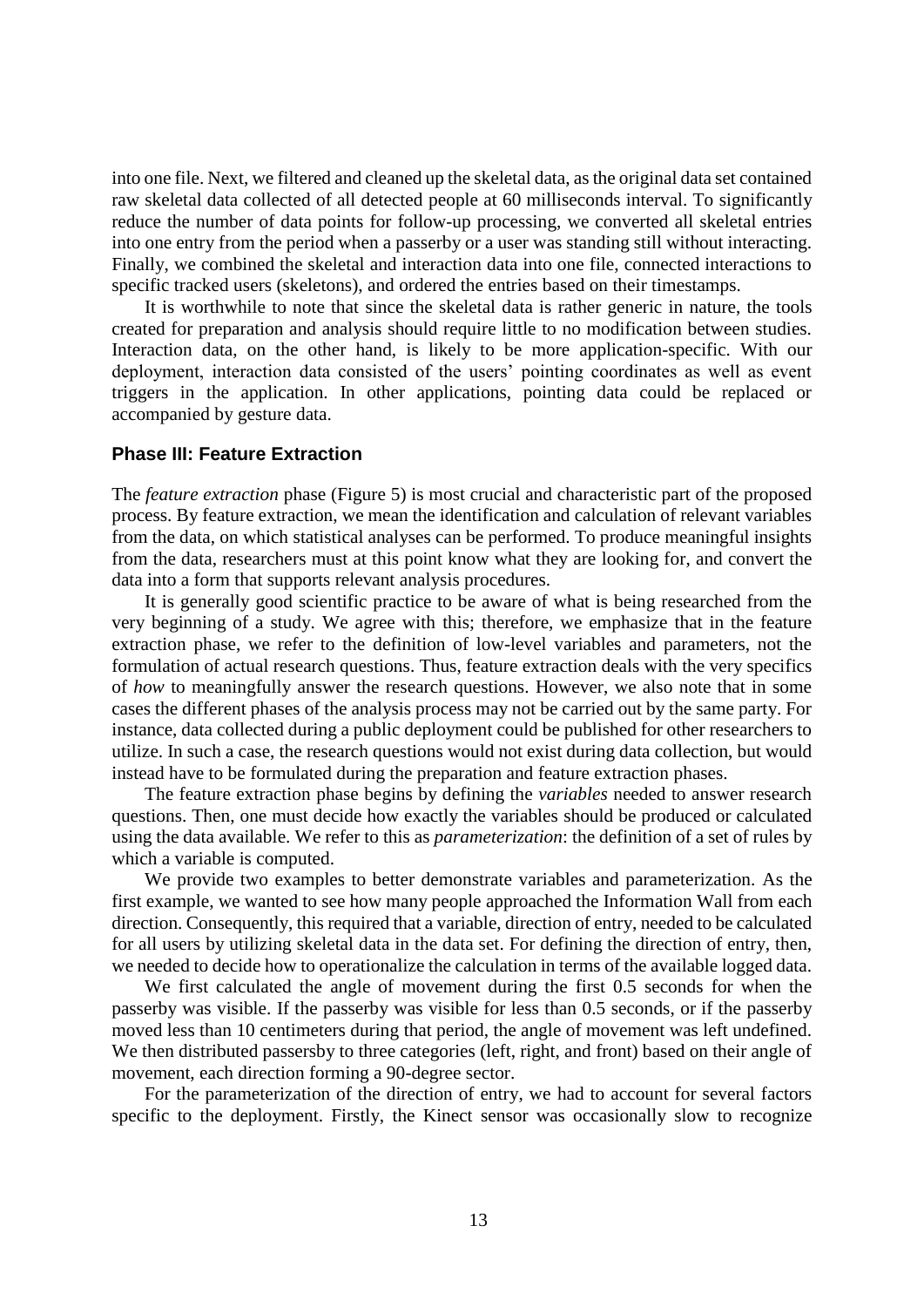passersby who moved sideways. For instance, a passerby entering from the right could be recognized when they were already close to exiting from the left edge. Therefore, the exact location of the passersby could not be a parameter in calculating the direction of entry. Second, given that nothing else that would make passersby stop or change direction was located within the Kinect sensor's field of view, we decided that a simple calculation of the movement angle would be sufficient for our purposes. Moreover, given the small field of view of the sensor relative to the size of the whole space, we deemed it unlikely that the movement patterns of passersby in front of the display would be complicated, unless affected by the display itself.

The second example demonstrates a variable that could not be successfully parameterized. We were interested to see if our data could be used to identify passersby who looked at or reacted to the display, but did not stop or interact with it (i.e., the "viewing and reacting" phase in the Audience Funnel framework [12]). However, during the deployment, we had come to observe that passersby looking at the display would simply turn their head towards the display while walking past it, and the rest of the body remained relatively unaffected by this action. Considering that we only recorded the position of body parts/joints in 3D space (and not their rotation), we concluded that we could not parameterize whether passersby looked at the display. Therefore, we focused on the following phases of the Audience Funnel framework – subtle and direct interaction. This classification will be discussed in the following chapter, where we also show application-specific parameters for the classification.

As an important takeaway from our examples, we note that manual observations play a role in successful parameterization, particularly in identifying factors to account for when calculating variables. This requires observing not only the people directly, but also the physical space, and identifying factors that might affect the variables. For instance, a pillar right next to the display blocking a walking path might affect how a direction of entry should be calculated. It is likely that researchers spend time on-site in the beginning of the deployment when setting up the system and making sure no technical faults are taking place. This phase of the deployment can be utilized for parameterization, and therefore, the features that researchers want to extract should be kept in mind in the early phases of the deployment.

For the feature extraction phase, we wrote another script to analyze the combined log file produced in the preparation phase and extract all the information we wanted into a comma separated (CSV) file. We stored each passerby in separate rows with relevant variables. A subset of the resulting variables is presented in Figure 7.

As we pointed out in the preparation phase, the collected data is partly generic and partly application-specific. During feature extraction phase, additional characteristics, such as those pertaining to the properties of the deployment space, need to be considered. We provided an example of defining a direction of entry for passersby – the exact same parameters could work for some deployments, but not necessarily for others.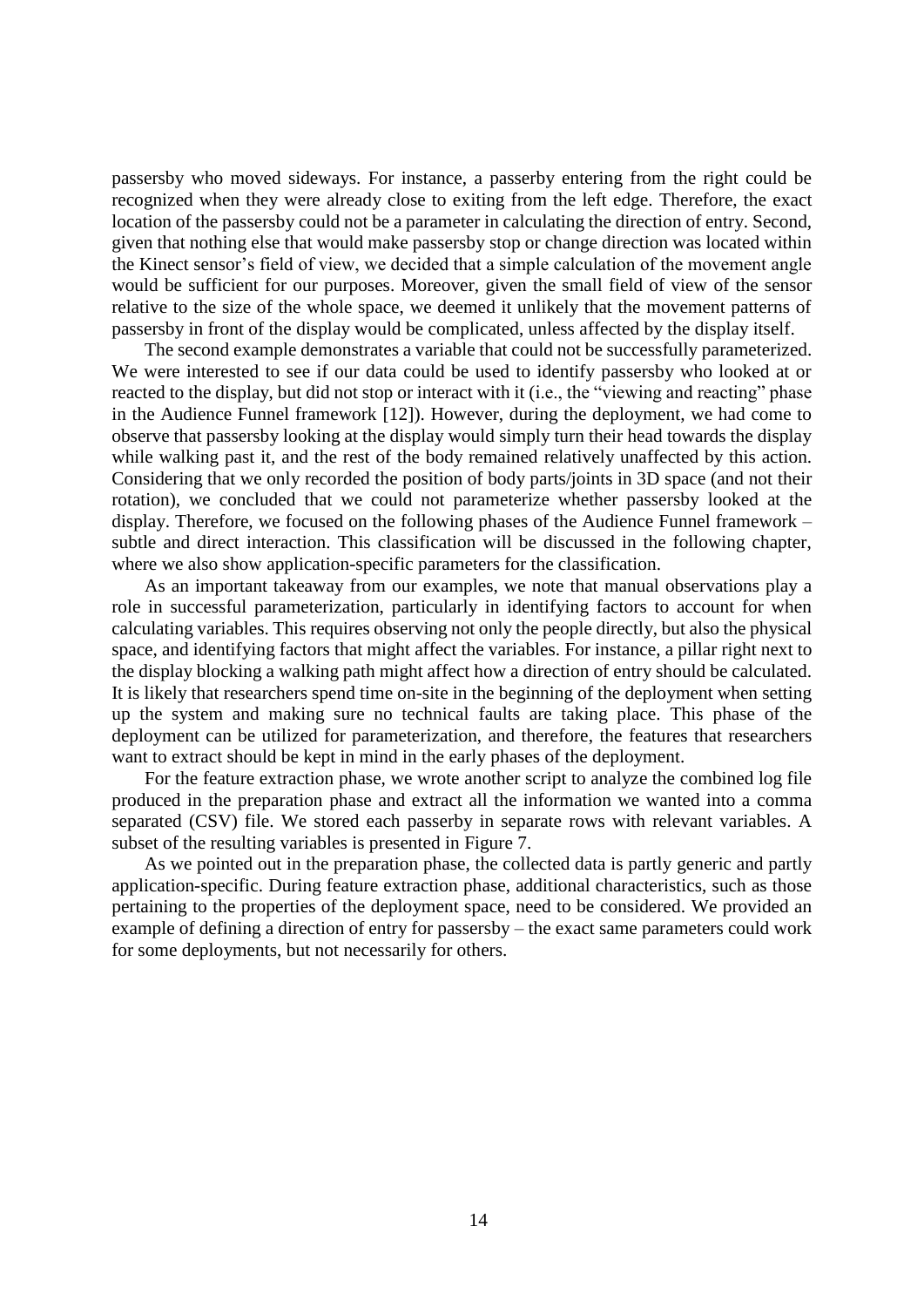|    | A        | B  | C.             | D  | E | F                   | G         | н                     |              |   | К                                           |
|----|----------|----|----------------|----|---|---------------------|-----------|-----------------------|--------------|---|---------------------------------------------|
|    | Date     | Id | Session Hovers |    |   | Triggers Entry dir. | Exit dir. | Dur. (total) Category |              |   | Direct users in group Subtle users in group |
|    | 4/8/2013 |    | з              |    |   | 0 Unknown right     |           |                       | 3 passing by |   |                                             |
| з. | 4/8/2013 | 2  | 3              |    |   | 2 Unknown right     |           |                       | 35 direct    |   |                                             |
| 4  | 4/8/2013 | 3  | 3              | 46 |   | 12 left             | Unknown   |                       | 129 direct   |   |                                             |
| 5. | 4/8/2013 | 4  | 150            |    |   | 0 Unknown           | Unknown   |                       | 6 subtle     |   |                                             |
| 6  | 4/8/2013 | 5  | 150            | 0  |   | 0 Unknown right     |           |                       | 1 passing by | 0 |                                             |
|    | 4/8/2013 | 6  | 150            |    |   | 0 left              | right     |                       | 27 subtle    | 0 |                                             |
| 8  | 4/8/2013 |    | 150            | 0  |   | 0 left              | right     |                       | 1 passing by |   |                                             |
| 9. | 4/8/2013 | 8  | 150            | 0  |   | 0 left              | right     |                       | 3 passing by |   |                                             |
| 10 | 4/8/2013 | 9  | 184            |    |   | 0 right             | left      |                       | 3 passing by |   |                                             |
| 11 | 4/8/2013 | 10 | 187            |    |   | 0 Unknown           | Unknown   |                       | 8 subtle     |   |                                             |
| 12 | 4/8/2013 | 11 | 199            | o  |   | 0 left              | right     |                       | 2 passing by |   |                                             |
| 13 | 4/8/2013 | 12 | 202            |    |   | 0 Unknown           | left      |                       | 1 passing by |   |                                             |
| 14 | 4/8/2013 | 13 | 206            |    |   | 0 right             | front     |                       | 3 passing by |   |                                             |
| 15 | 4/8/2013 | 14 | 206            |    |   | 0 left              | right     |                       | 1 subtle     |   |                                             |
| 16 | 4/8/2013 | 15 | 216            | o  |   | 0 right             | left      |                       | 3 passing by |   |                                             |
| 17 | 4/8/2013 | 16 | 222            |    |   | 0 right             | left      |                       | 2 subtle     | 0 |                                             |
| 18 | 4/8/2013 | 17 | 222            | 0  |   | 0 left              | right     |                       | 1 passing by | 0 |                                             |

**Figure 7.** Some of the variables produced during feature extraction.

### **Phase IV: Analysis**

Finally, using our CSV file (Figure 7) we were able to run statistical *analyses* (Figure 5) using software such as Microsoft Excel or SPSS. At this point, running any kind of analysis based on the variables defined and generated in the previous phase was relatively straightforward. We expect that this phase of the process will be specific to each particular deployment. Additional data processing may be necessary to accommodate different statistical methods (e.g., switching between wide and long data formats).

### **Summary**

The semi-automated evaluation method consists of four primary phases: data collection, preparation, feature extraction, and analysis. *Data collection* is carried out automatically by the system during the public deployment. The key notions here are that a) skeletal data is collected, i.e., we go beyond simply logging interactions with the display, and b) the amount of data is likely extensive and consequently non-trivial to handle as-is.

The *preparation* phase largely acts as a bridge between data collection and the remaining phases, and is meant to ease the next steps of the process by a) combining the large set of data files into one, and b) filtering out and aggregating the data.

The *feature extraction* phase is the crucial phase in which the potential to answer research questions is defined. Researchers must decide which characteristics of the data they are interested in, define the variables needed, and define the logic by which these variables are produced (i.e., parameterization). We find that such parameters can often be unique to the deployment – researchers must be familiar with the system being evaluated as well as the space in which it is deployed, and decide what makes sense for that particular installation. A valuable insight here is that quick observations play a role in parameterization, in identifying factors to account for when calculating variables.

The *analysis* phase refers to statistical analyses run using the resulting data from the feature extraction phase. We converted the data into a single CSV file, after which running the analyses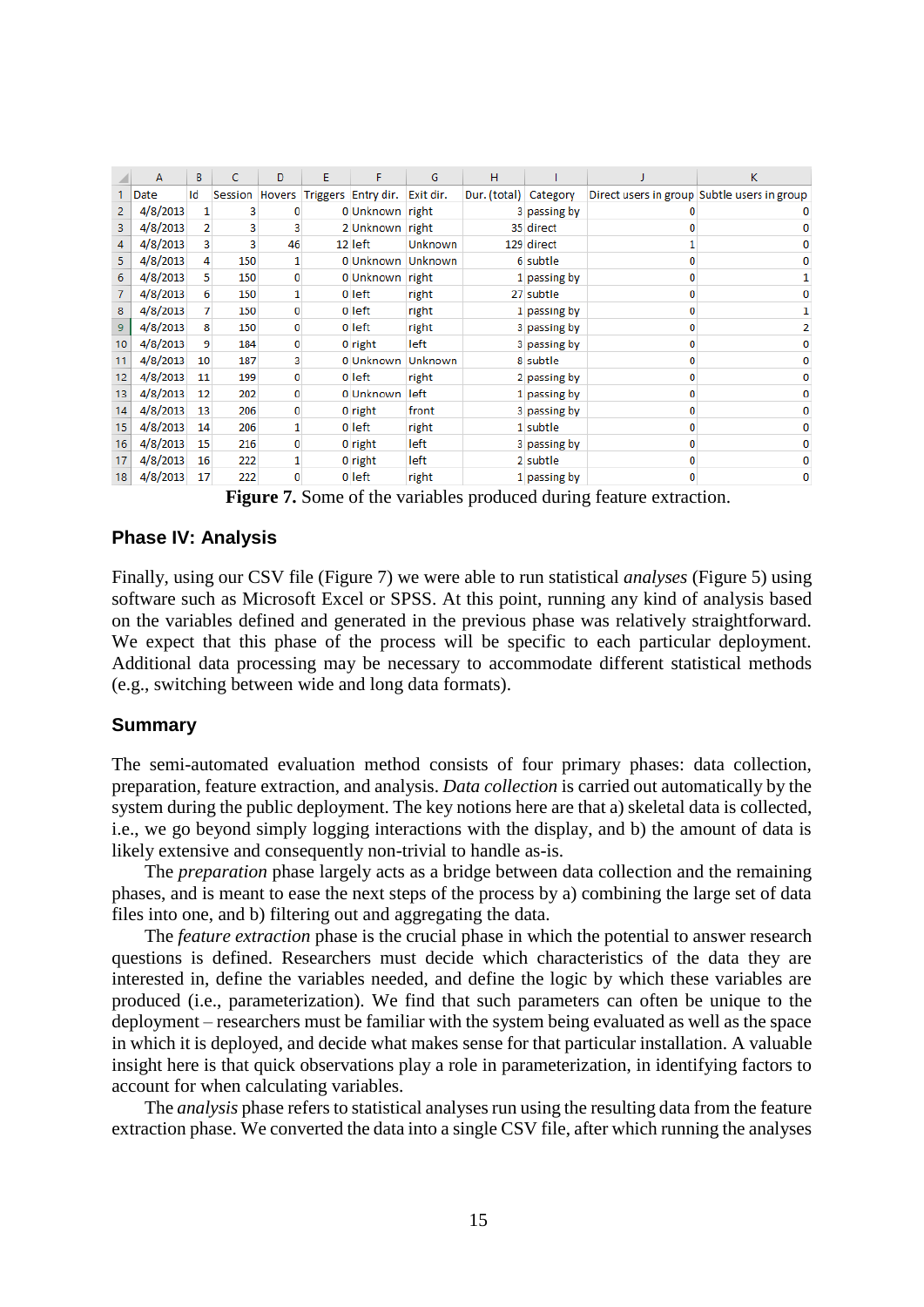was relatively trivial. The analysis phase is not unique to this process, but is nonetheless necessary.

In summary, despite the semi-automated nature of our method, it does not automatically provide researchers with answers to their research questions. The first two phases of the process, *data collection* and *preparation*, are relatively straightforward. They can be automated to a high degree, and potentially require only little adaptation between studies. The *feature extraction* phase is where most of the work goes, and which is strongly dependent on the characteristics of the public display deployment as well as the research being conducted. The last phase, *analysis*, involves statistical analysis like with any quantitative data, and is therefore not unique to this process.

### **INFORMATION WALL ANALYSIS RESULTS**

In this section, we present the results of applying our analysis approach to the Information Wall data. First, we divide passersby into three user types, after which we analyze movement and reactions of the passersby. Finally, we present differences in the behavior of individual users and users belonging to a group.

#### **User Classification**

Based on the Audience Funnel [12], we aimed to recognize subtle users and direct users within the passersby. The classification parameters are presented in Table 1. We categorized passersby as direct users if they triggered at least one target, as triggering a target required stable pointing towards the screen and was unlikely to happen without deliberate interaction with the display. Subtle users were those who did not trigger any actions, but hovered over (pointed at a target, but not long enough for a trigger) a minimum of two targets. We required more than one hover as we observed that occasionally a person walking past the system would result in the bottommost element being hovered over briefly, and we wanted to exclude these situations from the analysis. This requirement is relatively strict; as an alternative, we could have filtered out very short single-hovers and still classify the remaining single-hover users as subtle users. This would have likely increased the number of subtle users in our data set. However, we aimed to keep the analysis simple for this case study, while more advanced analyses are certainly possible. Finally, to further ensure that no passersby were accidentally classified as users, we required that both subtle and direct users spent a minimum of two seconds in front of the screen.

All other passersby were defined as passive users. As discussed in the previous section, we excluded the "viewing and reacting" [12] category from our analysis due to some technical limitations as well as limitations in our data set. We discuss overcoming these limitations towards the end of this article.

|         | Time in the area | Hovers | Triggers |
|---------|------------------|--------|----------|
| Direct  | $>= 2$ s         | >= 1   | $>=$     |
| Subtle  | $>= 2$ s         | ∵>= ∠  |          |
| Passive | $\geq 0$ s       | ⊂⊃     |          |

**Table 1.** Parameters for user classifications.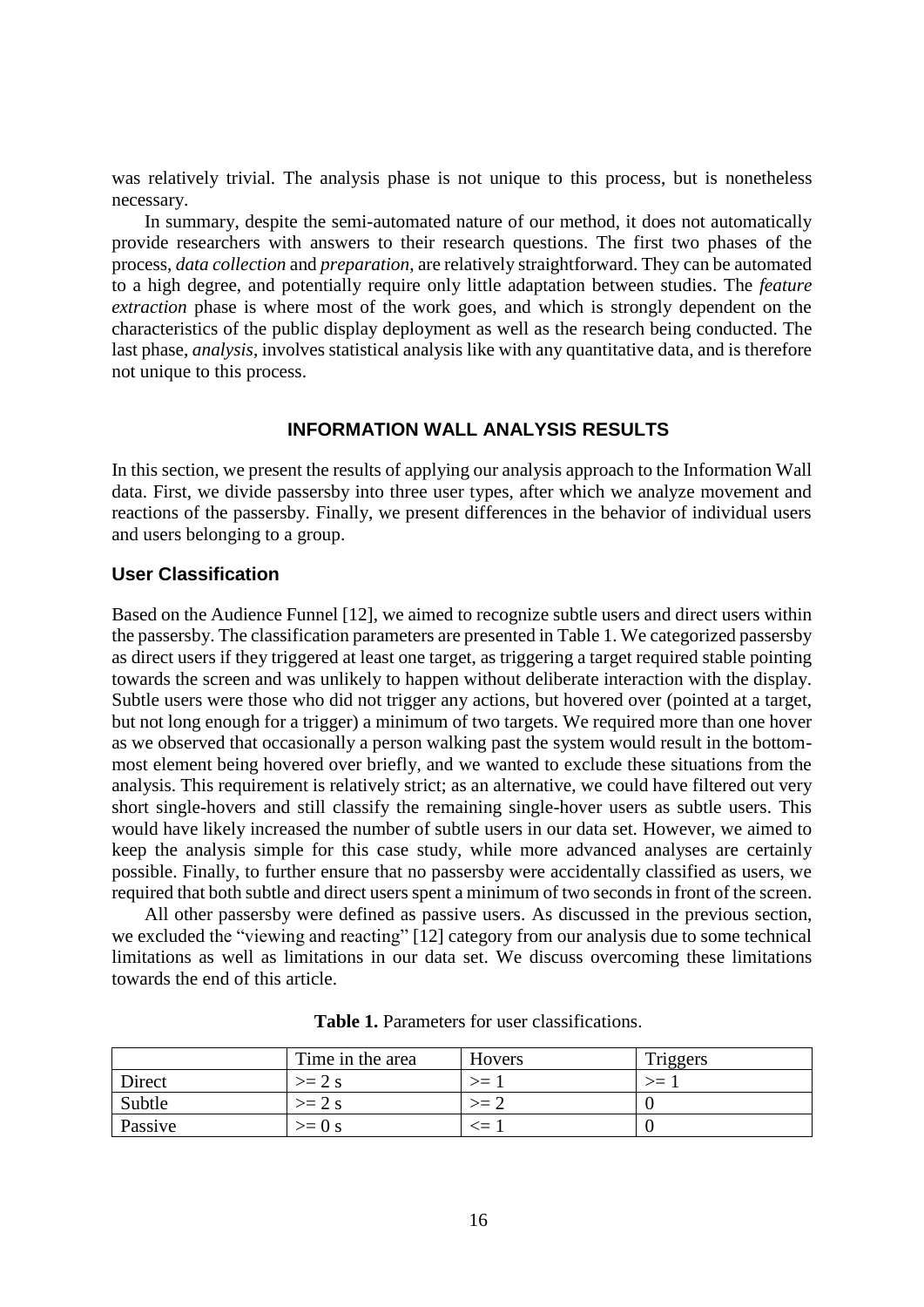Based on this classification scheme, we identified a total of 98907 passive users (92.8% of all passersby), 6241 subtle users (5.9%) and 1489 direct users (1.4%).

In total, users hovered over targets on the screen 68707 times, and triggered 10399 targets. Direct users triggered an average of 6.8 targets  $(SD = 8.6)$ . Passive users were visible for an average of 2.2 seconds (SD = 9.0), subtle users for 8.0 seconds (SD = 26.6), and direct users for 70.9 seconds  $(SD = 80.9)$ .

The average amount of target triggers as well as the average duration is surprisingly high. We hypothesized that many direct users would come to check out the next day's lunch menu and then leave the scene, and thus we expected to see most direct users trigger only one or two targets and spend only a short period of time in the area. Of the 1489 direct users, a relatively substantial amount (556 users, 37.3%) did indeed trigger only one or two targets; however, the amount is not as significant as we expected and said users still spent an average of 46 seconds in the area.

The difference between target hovers (68707) and target triggers (10399) is explained by the point-and-dwell mechanism and the placement of targets on the screen. Whenever the user begins pointing at a screen, they are likely to first hover over the button on the bottom edge of the information cube (close to the bottom of the screen). Similarly, users are likely to hover through multiple targets on their way to the final target, especially when moving to targets positioned close to the top edge. Moreover, some playful interaction has likely taken place, wherein users play with the cursors by moving them around the screen without triggering any targets.

With many deployments, it could also be beneficial to reflect upon what actions specifically should be considered interaction. For instance, one simple use case for the Information Wall is that a user on his/her way to lunch would stop by at the installation to check the day's menu as a form of final confirmation on whether or not (s)he wants to go to that particular restaurant. Since the current day's menu is shown to users by default when they activate the information cube by walking close enough to the display, no gestural interaction is required. Therefore, spatial interaction (walking into the scene to activate the cube) is enough to carry out the desired task. While we did not focus on such interaction scenarios in this article, it could certainly warrant further studies.

#### **Movement and User Reactions**

We defined passersby's entry and exit directions by calculating the angle of movement during the first and last 0.5 seconds that they were visible. Angles were divided into 90-degree cones, and hence we categorized users' entry and exit direction as left, right, front, or unknown (Figure 8). The direction was defined as unknown if the user was visible for less than 0.5 seconds, if there was backwards movement, or if there was no noticeable movement during that period. This happened when e.g. other people were preventing the sensor from seeing a passerby on entry, and when the passerby was recognized, (s)he had already stopped moving. Consequently, direction of entry could be defined for 63.9% of users; however, exit direction was defined for a significantly larger segment of passersby, 81.5%.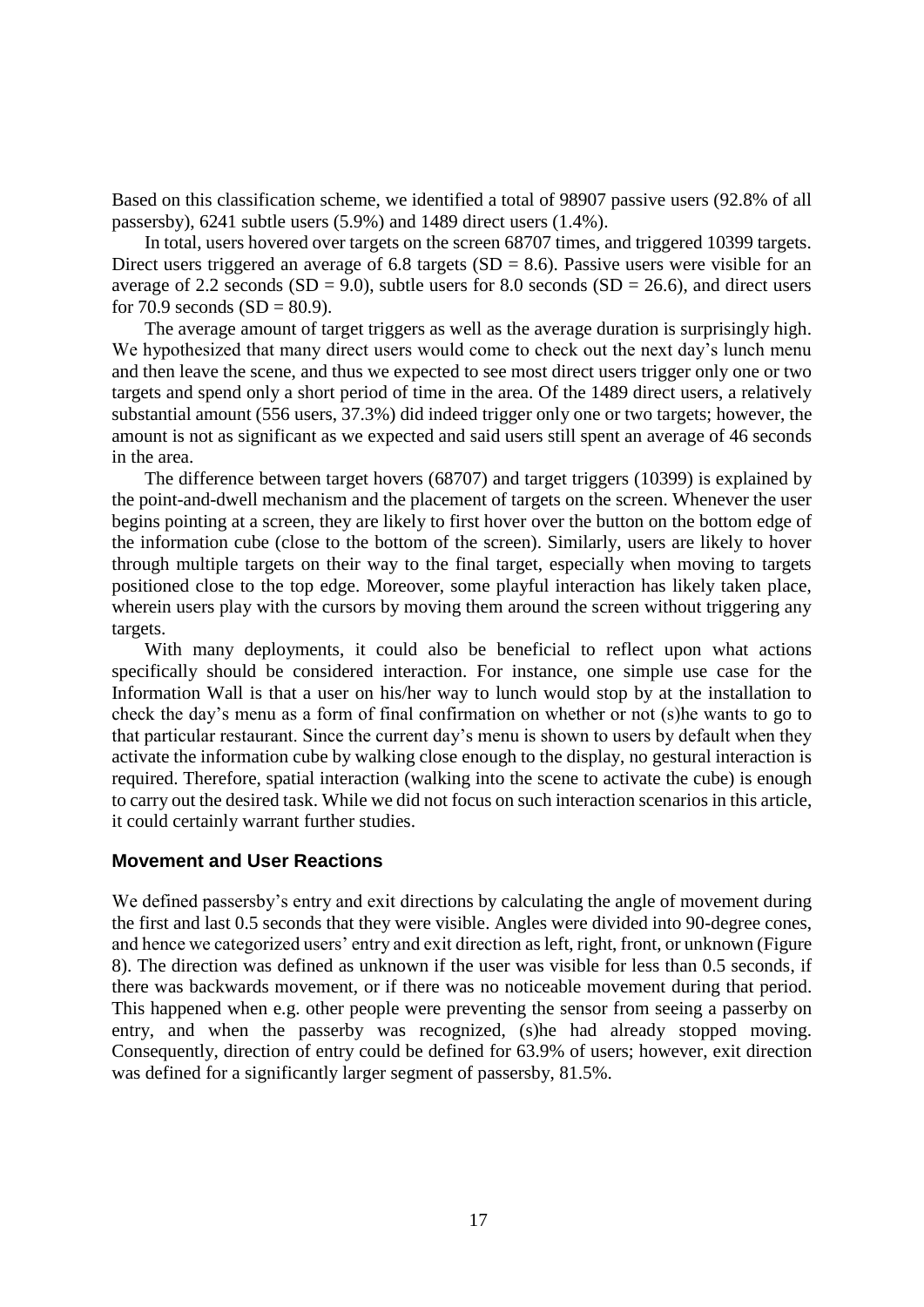

Rates within which passersby converted into subtle and direct users for each direction are also presented in Figure 8. Users entering from the front were significantly more likely to become subtle (12.3%) and direct users (7.8%) than passersby entering from the left and right side (8.2%, 0.9% and 6.4%, 1.2% respectively). This might be due to the display being more visible from the front, and people coming from the corresponding direction could more easily observe the display and its possible users already from relatively far away.

We were interested in investigating the effects of our two-level reaction to passersby. We displayed a rectangular shape on the screen following a user when the user was positioned more than 2.8 meters away from the sensor (subtle reaction). For users positioned less than 2.8 meters away, the information cube was opened (direct reaction). For the analysis, it made sense to exclude users coming from the front or unknown direction, as users arriving from the front would always first trigger the subtle reaction on the display. Hence, we only included passersby who passed by the system sideways. A total of 37952 passersby passed by the system more than 2.8 meters away, of which 843 (2.2%) became subtle users and 189 (0.5%) became direct users. A total of 23552 passersby entered the area less than 2.8 meters away, of which 3667 (15.6%) became subtle users and 466 (2.0%) direct users.

#### **Individual and Group Behavior**

Of all passersby, the clear majority of 91306 (85.6%) people were lone passersby, i.e. no one else was seen during their presence. For direct users, 45.8% interacted without anyone else present, and 18.5% were accompanied by passive user(s). The remaining 35.7% were accompanied by subtle or direct users or a combination of user types (passive, subtle, direct).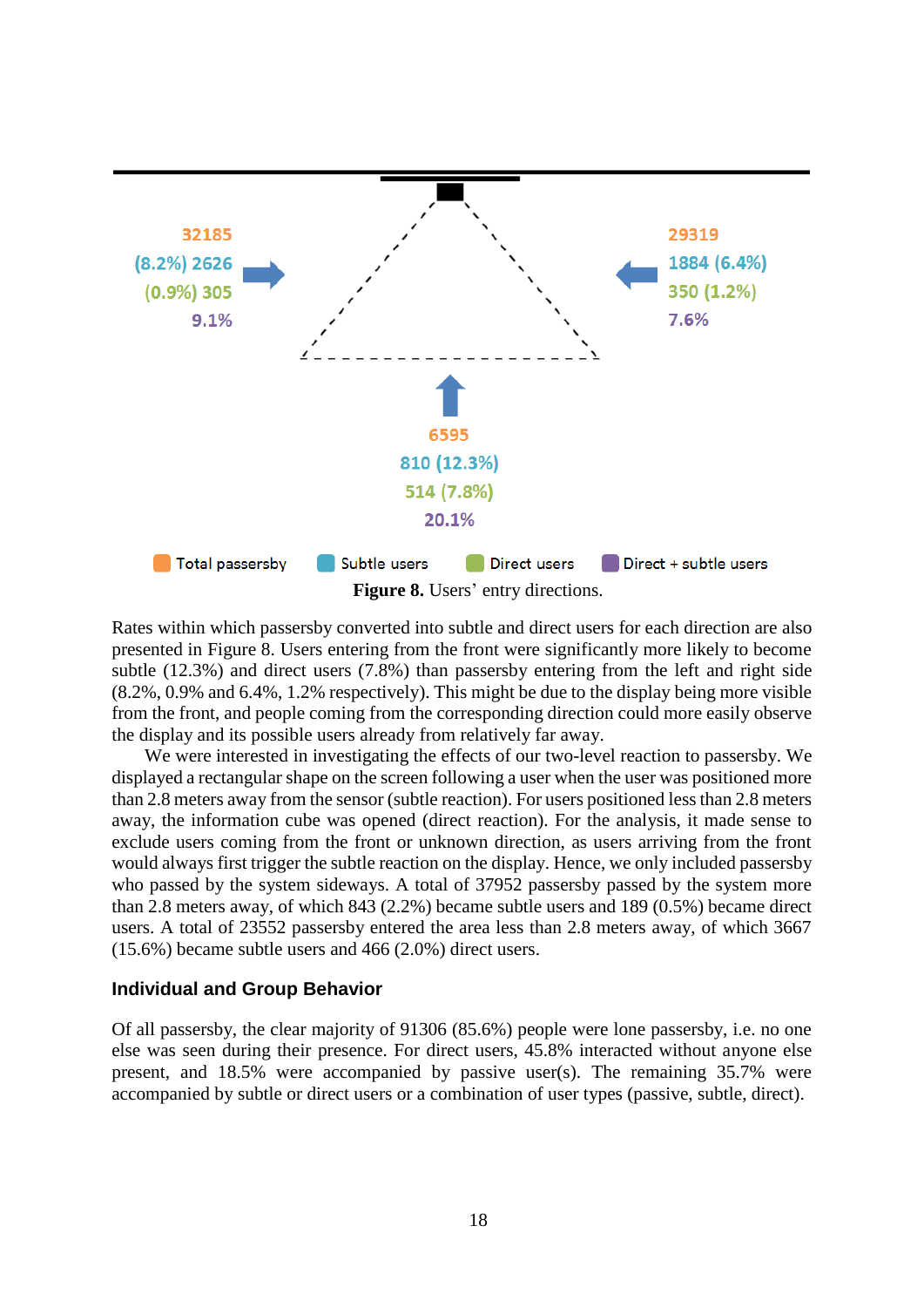Lone direct users were present for an average of 55 seconds and triggered an average of 5.8 targets. Direct users with company, however, were present for an average of 103 seconds and triggered 7.8 targets on average. The highest increase in both duration and target triggers was observed in large groups consisting of all three user types (153 seconds, 12.4 targets).

A total of 2552 passive users were present during direct interaction. The majority of these passive users, 2227 (81.7%), were standing far away enough so that a personal information cube was not opened for them.

#### **Usage Over Time**

Finally, we looked at how the amount of subtle and direct users develops over time. Figure 9 shows the percentage of subtle and direct users from the total number of passersby within each month. July 2013 (month 4) was left out as the system was not running at the time due to the holiday season.

It is by no means surprising for a public display system that the amount of users drops as time passes. In contrast, we were surprised by the very high usage percentage of the first months. In the first deployment month, 25.7% of all passersby were subtle users, and 4.0% were direct users. For the second month, the figures were 14.5% and 3.1%, and for the third month, 13.4% and 3.4%. This indicates that attention-wise our deployment location was successful and the system managed to make passersby interested enough to approach the display. However, the dramatic drop in usage rates can also suggest that the system failed to make a lasting impression, even with automatically updated content (daily lunch menus and latest news).



Figure 9. Percentages of subtle users (left) and direct users (right) within each month of deployment.

#### **DISCUSSION**

In this section, we first discuss the characteristics of evaluating large displays by semiautomatically analyzing the interaction and skeletal data gathered during a long-term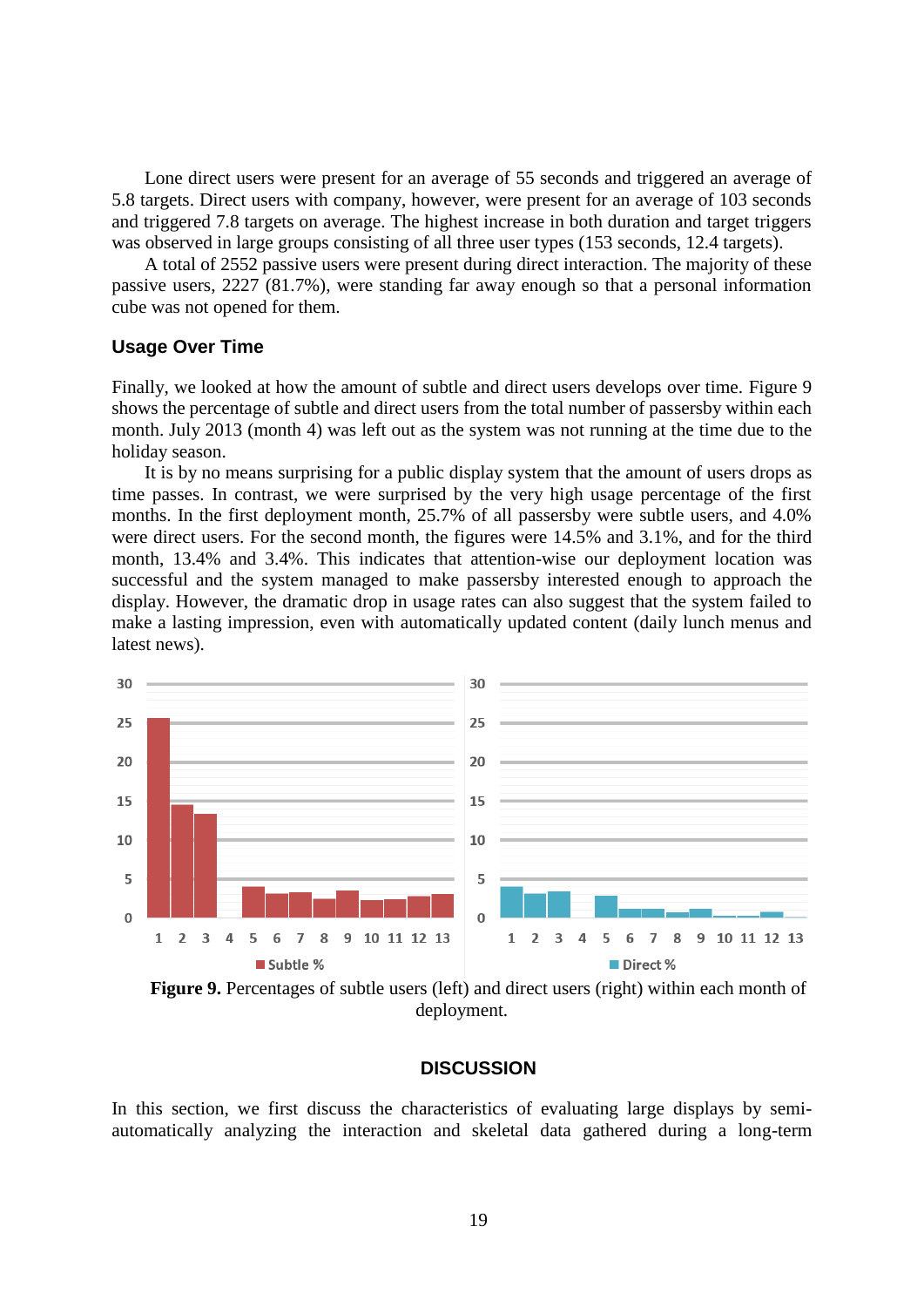deployment. Then, we discuss the benefits and challenges of the method as well as the interrelated roles of both automated logging and observations. Finally, we discuss our findings from applying our method to the Information Wall system.

### **Characteristics of Semi-Automated Evaluation**

We identified four primary phases in semi-automated evaluation of public displays: data collection, preparation, feature extraction, and analysis. In practice, these phases can overlap somewhat. Moreover, it is certainly possible to further automate the process, and extract desired variables already during the runtime of the deployment. However, this would require that the full process is conducted by the same party from start to finish, which is not always the case.

The most defining phase of the semi-automated method is the *feature extraction* phase (Figure 5), primarily the aspect of variables and parameterization. For instance, in the case of the Information Wall, we wanted to classify users based on their level of interaction. For this, we needed to define parameters for classification, i.e., how exactly a passerby would be classified as a direct, subtle, or passive user. Similarly, we needed to decide how to define entry and exit directions, and when to ignore certain calculations if there was too little data on a user. The need to define parameters is not a drawback per se, but is simply something that researchers and practitioners need to pay attention to.

We argue that these parameters are system and context specific, and are also dependent on what exactly the researchers aim to investigate. It could also be argued that parameterization is present in every evaluation method as well, but in most other cases the process is more implicit. For instance, a researcher observing an installation on-site and counting how many users enter the space from left, right, or front, would similarly use some implicit factors to define the entry direction for each user, even though it would be obvious in most cases. The requirement to explicate the parameters may be beneficial for researchers to better understand the characteristics of the behaviors they are interested in.

One challenge that is inherent to the use of logged data, and indeed any research that seeks to make inferences based on such data, is choosing relevant properties of the phenomenon under study. Often it is possible to record much more data than is practical to store or analyze. In our case, for example, it would have been impractical to record all possible data properties exposed by the depth sensor. This should be considered in the first two phases of the process.

### **Benefits of Semi-automated Analysis Utilizing Interaction and Skeletal Data**

The proposed semi-automatic process lends itself well to a number of applications. Based on our experiences in applying the method in the Information Wall study, we identified the following interrelated situations where it may provide benefits over other methods:

- When data sets need to be collected with minimal effort over the deployment itself.
- When large scale quantitative data collection is of interest.
- When it is needful to study long term usage patterns of the system.
- When the privacy of the users is of concern.
- When studying gesture-based interfaces and proxemic interactions.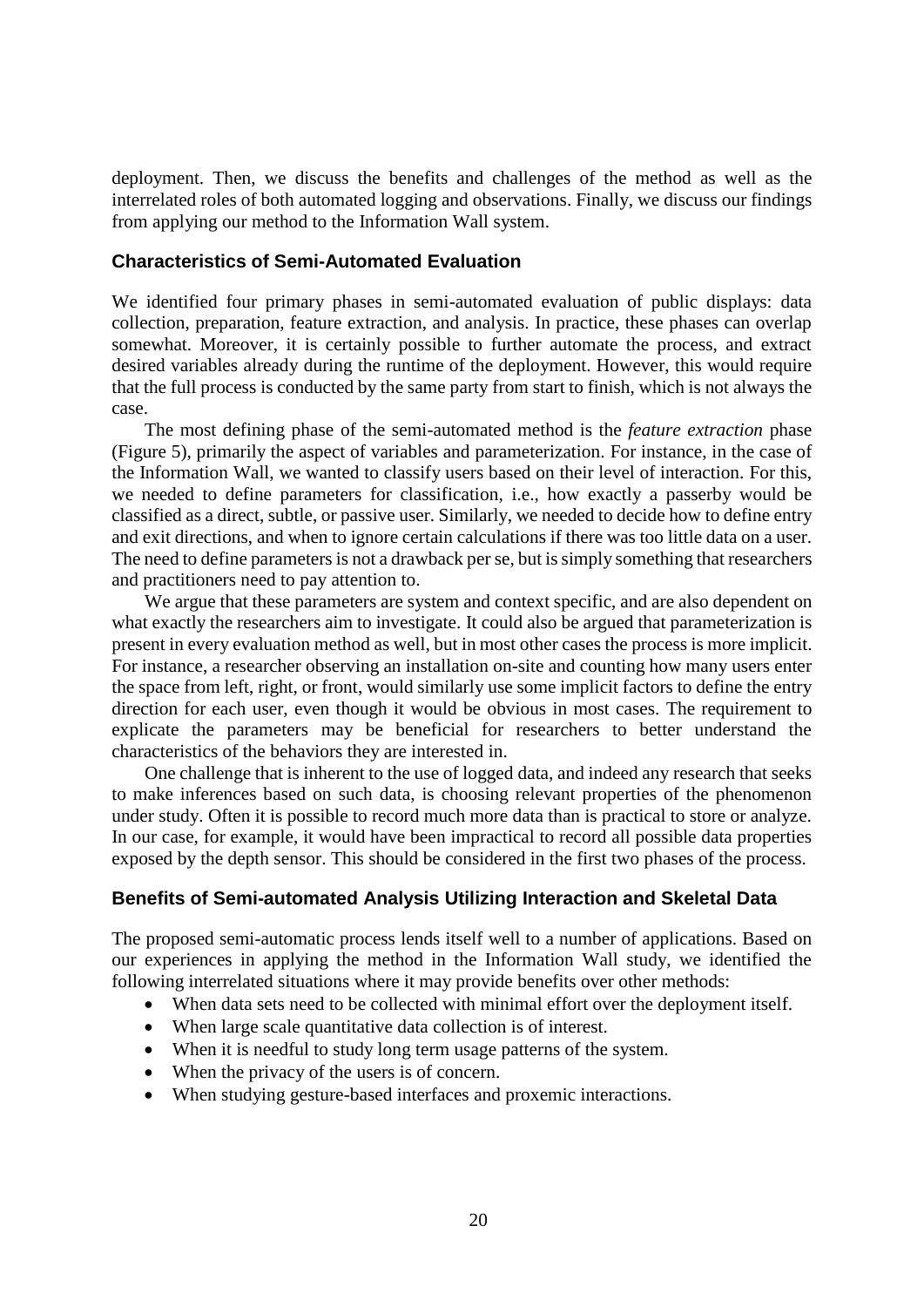One of the most popular methods for gathering data in field studies have been observations, where one or more researchers spend time near the display and observe its use and passerby behavior [3;24]. However, gathering extensive amounts of quantitative data via observations is both time consuming and limited to what a human observer is able to record at a time. For instance, in the case of multiple simultaneous users, multiple observes need to be employed; or an observer needs to divide their attention between the users or ignore the other users to properly focus on one user. With automatic logging of skeletal data, there are no such limitations to how much data can be logged at once, beyond the limitations of the measurement technology.

Our analysis on the collected data in this article was relatively simple, and it could be argued that similar findings could be easily reached with short-term observations. While this may likely be true in some cases, it is important to note that this may not always be the case due to a multitude of factors, such as the nature and purpose of the deployment space. For instance, there were an average of two to three groups per day interacting with the display, which totaled to around only four minutes of daily group use. On some days, there were no group users at all. Therefore, observers wanting to investigate group use could be on-site for hours, even days, without observing a single group session – and to make any reliable conclusions, a relatively large number of groups would have to be observed.

Maintaining a public display with automatic logging requires considerably less effort than conducting in situ observations, resulting in more quantitative data with less effort. During the deployment of the Information Wall, a typical week of running the system only consisted of starting up the system Monday morning, and turning it off Friday afternoon. Our analysis shows the benefits by collecting traces of more than 100,000 people, and also containing all the possible information we could get from both the system itself as well as the Kinect sensor. Other studies have also reached high numbers by utilizing a similar approach. For instance, Müller *et al.* [16] used a similar method for analyzing passers by in several different locations simultaneously, and received data of more than 30,000 passersby in a relatively short period of two weeks. However, in past research it seems that even if extensive depth data is gathered, it is not utilized to full extent. In many cases the data is analyzed manually, and is intended to support observations and interviews.

Furthermore, observation-based deployments are usually relatively short, while one of the most obvious benefits of logged skeletal data is being able to identify how interaction and reactions of passersby develops over time. For instance, our lightweight long-term analysis of the Information Wall revealed very high usage rates during the first three months of deployment, and a relatively rapid drop in the next months.

Another benefit is related to privacy. A semi-automated process utilizing skeletal data does not require recording of video or any kind of material from which users and passersby could be identified. For example, we recorded interactions from the display and anonymous skeletal data of passersby, which consisted of location data for the user's joints only.

Furthermore, we argue that gathering skeletal data is especially useful for studying gesturebased interfaces. First, no separate hardware or software is required as gesture-controlled systems already include motion detection sensors and the logic to interpret motion as interaction or non-interaction. Second, proxemic interactions [6] can be a major part of interaction in gestural interfaces. For instance, the Information Wall incorporated several ways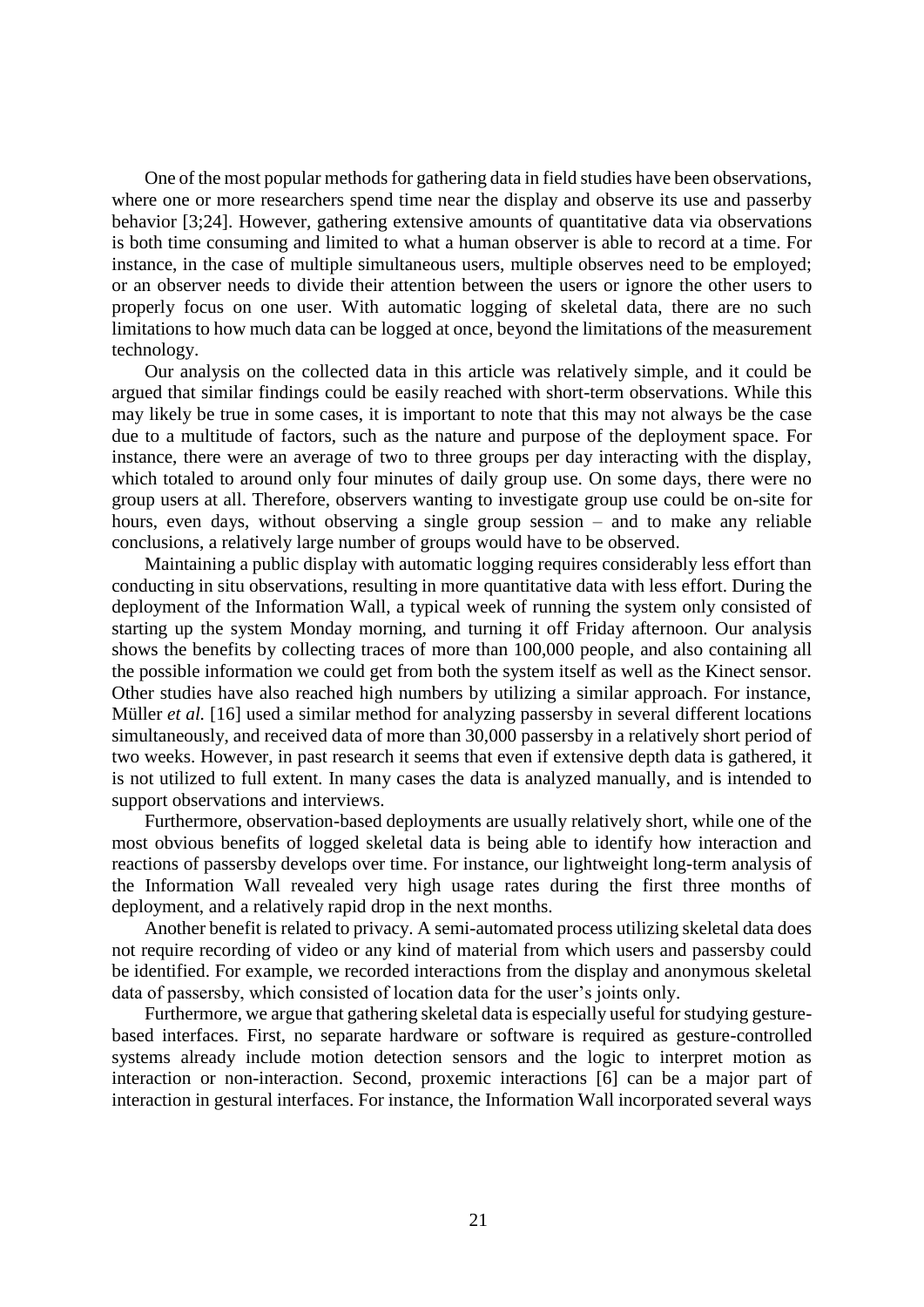of reacting to passersby based only on their location. Capturing detailed orientation information inherent to the skeletal motion data lends itself well to analyzing interaction proxemics.

#### **Effective Collaboration between Semi-Automated Analysis and Observations**

Some benefits of conducting observations are difficult or impossible to match with automated logging. However, as observation is primarily a qualitative method, and automated logging is quantitative, we argue that they are most effective when used together. In past research, logged data has been used in minor roles to support findings from other research methods. In this work, we promote more equal use of both, with the emphasis shifting based on the context of research.

A major benefit of conducting observations is their dynamic nature. For instance, researchers might observe a surprising incident with the display, and decide on the fly to shift their attention towards this phenomenon. Overall, observations are well suited for studying more complex behaviors. With automated logging, it is not often practical to capture the qualitative aspects of interaction, such as facial expressions or verbal comments, without compromising users' privacy. Moreover, researchers in the field can conduct interviews with users as opportunities arise. With automated logging, these benefits are difficult to match. However, as we have shown in this work, observations are resource-intensive. A practical and directly utilizable model would be to use logged data to gain general insight on the phenomena around, and the usage of, the deployed system, and use this information for more effective use of observational resources. For instance, logged data could easily show the time of day when groups of users are generally present, or when a certain interesting phenomenon usually happens. One interesting avenue for future research is to examine the integration of experience sampling into the public display to collect subjective feedback from users when in situ observation and interviewing is not possible.

In a similar manner, observations can also support automated logging. As we noted earlier in this article, observations played a role in the feature extraction phase of our semi-automated process. With observations, parameters for producing desired variables can be identified, e.g., to calculate movement patterns and to create rules for classifying passersby.

### **Current Limitations and Future Improvements**

We experienced some practical and technical limitations during our year-long deployment that can be dealt with in the future, as discussed next.

One limitation is that there are few reliable ways to recognize returning users from new users without relying on techniques that may compromise privacy, such as face recognition. Hence, analyzing multiple interactions or follow-up actions [12] of a user is difficult. Additionally, users in groups often discuss the display while interacting, and recording audio from users in a public setting is both technically challenging as well as problematic in terms of privacy.

Many of the particular challenges in our example deployment were caused by the limitations of technology, which necessitates tradeoffs in the overall process. For example, the Kinect sensor also had trouble recognizing passersby who quickly moved past the display horizontally, i.e. those who were sideways to the display and walked fast. In these cases, we often caught just a glimpse of the passerby before they exited the area and we were not able to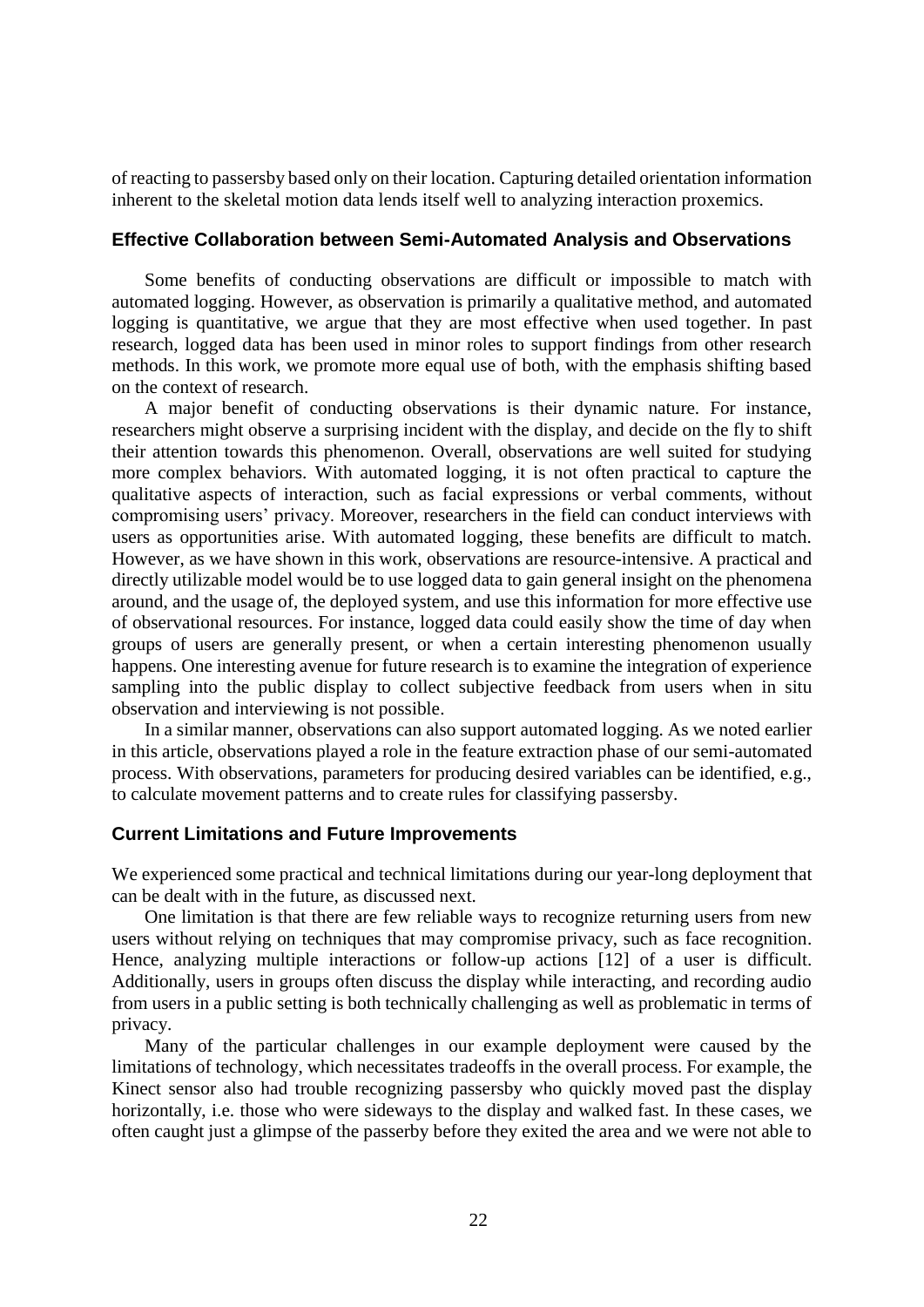determine their walking direction in a trustworthy manner. Newer sensors, such as the Kinect 2, are faster and more reliable, and would likely solve this issue to great extent.

Another related issue was that we were unable to separate passersby who completely ignored the display from passersby who glanced at the display as they walked by. This was in part due to us only collecting simple joint and pointing data, but also due to the aforementioned technical issue of not recognizing passersby early enough. For this reason, we focused our analysis of the Information Wall on subtle and direct users, and passive users who accompanied them. However, this issue could be alleviated with a simple hardware upgrade and gathering head orientation data. This would allow us to e.g. identify an issue of display blindness [13] or interaction blindness [19] with the system.

Another challenge was that some passersby may stand or walk behind other passersby and thus may not be recognized right away or at all. This could be alleviated by setting up the sensor above the display instead of below it, giving it a better view of the space and the people. Such decisions should be informed by a thorough understanding of the measurement technology in use.

Finally, the space in which the Information Wall was deployed is very large, and the Kinect sensor could only cover a small sector of it. Hence, we were not able to analyze movement patterns of passersby on a larger scale, particularly the exact location users were typically coming from. Our approach would be more beneficial in a slightly more confined space, such as a small lobby or a crossroad of two hallways. In our case, relevant pathways such as doors outside and to an auditorium as well as a nearby cafeteria were too far from our system, so detailed analysis of e.g. movement patterns could not be achieved. Again, this issue could be somewhat alleviated with a hardware upgrade, as modern motion detection sensors offer a wider field of view, and thus can cover a larger space. Another option would be to utilize multiple sensors and combine the data streams during the analysis phase.

#### **Usage Rates and User Behavior**

The following sections discuss the specific findings of our analysis, with an intent to demonstrate the usefulness of the proposed approach in acquiring insights from large scale usage data. Overall, our analysis revealed that the usage rates of our installation are in line with other studies, although our data set of more than 100,000 passersby is considerably larger than data sets in other studies. We identified a substantial number of subtle users (5.9%), while the number of direct users was 1489 (1.4%). To compare, Müller *et al.* had a usage rate of 4% [16], however they did not distinguish between subtle and direct use, but counted all interactions towards this figure.

The large-scale and long-term data collection allowed us to identify an interesting difference between passersby entering the area from the front and passersby entering from either side. Users entering from the front were significantly more likely to become subtle or direct users (20.1%) than users entering from left or right (9.1% and 7.6%) (Figure 8). The difference is relatively logical in that people passing by the system sideways are more likely to be simply going from A to B and the most direct route is through the installation area, especially considering that the exit from and entry to the building was directly to the right of the installation, and the way to the main lobby directly to the left. On the other hand, people entering from the front had fewer reasons to pass by the installation space unless they were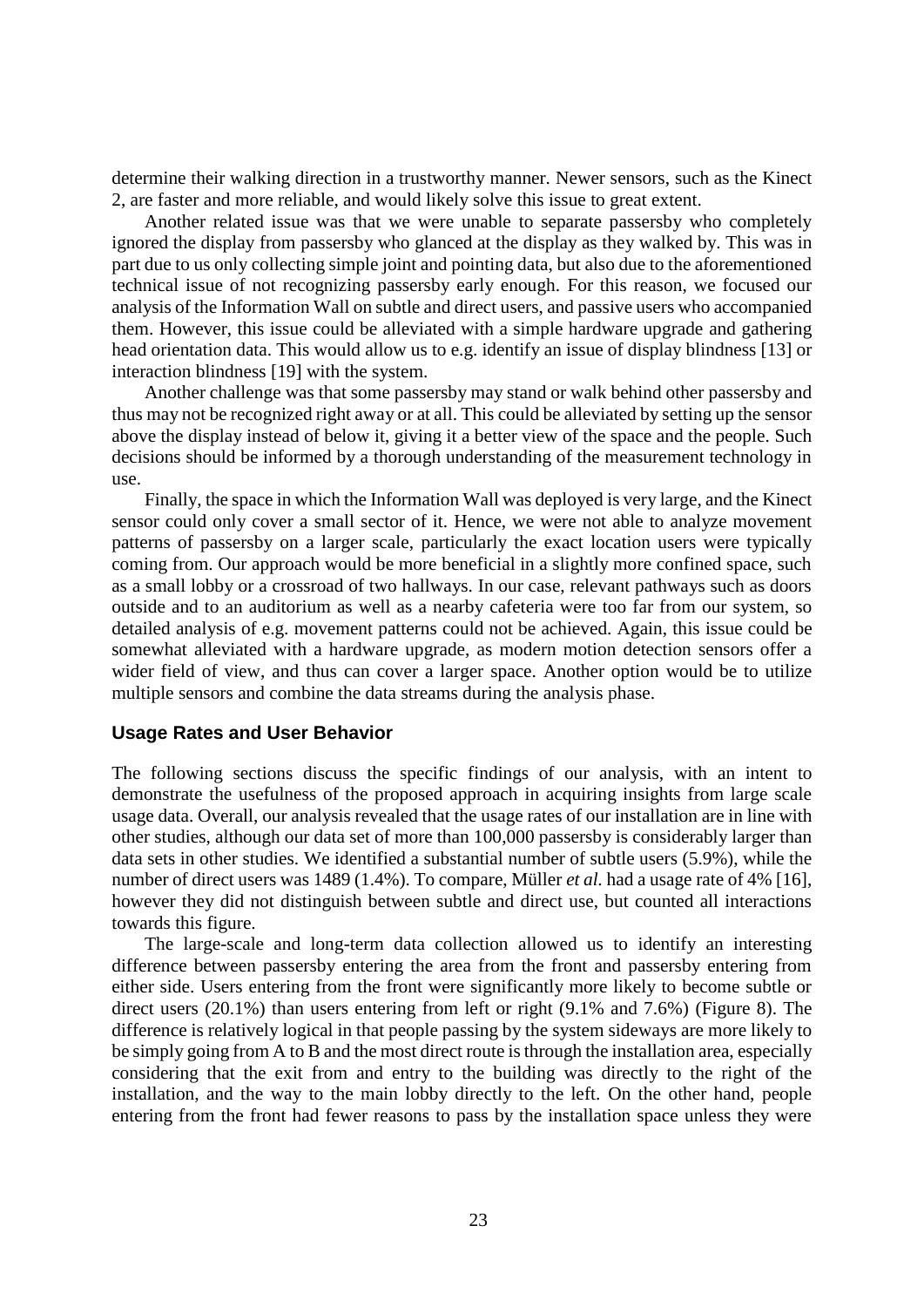interested in the system. However, this finding could also indicate that people prefer to inspect a display from further away first before making the decision to interact. After all, the Information Wall was highly visible from all angles and from relatively far away. Users coming in from the front likely had time to observe it as they approached it, and possibly saw someone else interact with the display before.

We were surprised to see such a high number of targets triggers per user as well as relatively long interaction times. However, we were able to confirm that users in groups were more active than lone users by spending more time in front of the display and triggering more targets on the screen. It also seems that group size reflects the duration and the number of target triggers, as the most active users belonged to large groups. Ackad *et al.* had similar results, as around half of their users belonged to a group, and interacted longer and performed more gestures [1]. Müller *et al.* also reported similar results [16].

We argue that supporting simultaneous interaction is especially important when utilizing novel and expressive interaction methods such as gestures in public displays. Brignull and Rogers [4] note that people may choose not to interact with a public display due to fear of embarrassment, and we believe interacting with a friend may alleviate this issue. In addition, we were able to identify that while a large percentage of direct users interacted in a group, a large segment of those companions did not interact with the system at all. One possible explanation could be that people were not aware that the system supported simultaneous use. Hence, it could be worth considering that the display should attract passersby even if it is occupied by another user.

The relatively long duration of direct users (even those who triggered one or two targets) suggests that users were exploring the system for the first time. Thus, it could be that very few users returned to use the system. We could investigate this in more detail by e.g. analyzing how much time on average it took for users to trigger the first target, i.e. did they know what they were doing or were they simply exploring. On the other hand, average durations for passive (2.2 seconds) and subtle users (8.0 seconds) are logical, as it takes only a few seconds to walk past the system, and stopping for a while to e.g. wave one's hand should not take much longer either.

#### **Reacting to Passersby in Display Design**

Our large display application introduced a two-level reaction to passersby; a dynamic rectangular shape following far-away users (subtle reaction), and a personal information cube that was opened for passersby who were closer to the screen (direct reaction). We found that passersby to whom an information cube was displayed were significantly more likely to interact with the display. This suggests that the subtle reaction was not expressive enough to communicate interactivity and encourage exploration of the system; hence stronger reaction to passersby would be advised. Ojala *et al.* [20] call the issue interaction blindness, which refers to the passerby's inability to notice that a display is interactive. Müller *et al.* [17] studied this phenomenon in detail, and found that displaying a users' mirror image is more effective in conveying interactivity than e.g. silhouettes or abstract representations. On the other hand, the direct reaction seemed to work relatively well.

We observed a phenomenon similar to interaction blindness, which could be called *multiuser interaction blindness*. We found that passive users who accompanied direct users were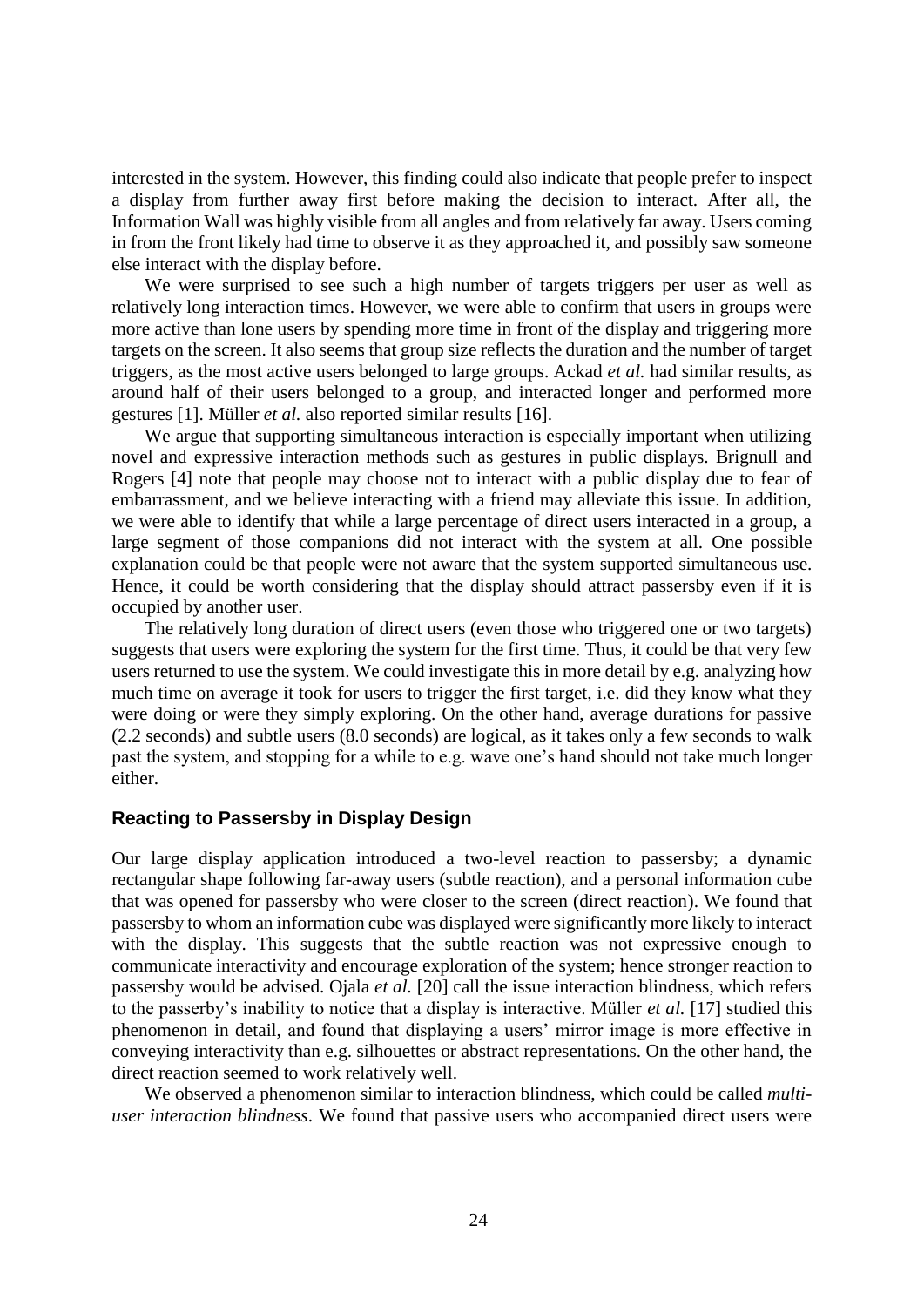mostly (81.7%) positioned further away and hence they did not activate an information cube on the screen. This could suggest that people were not aware that the system supported two simultaneous users, and simply stood back to observe the other user. Indeed, this feature was not explicitly communicated, and when one information cube was open, the system did not react to other passersby until they came close enough for another information cube to activate. Our finding suggests that displays supporting simultaneous use should react to and entice passersby even if another user is currently using the display.

### **CONCLUSION**

In this work, we introduced and studied an approach to evaluating public displays by making use of automatically collected anonymous interaction and skeletal data, and analyzing the data programmatically. We deployed a gesture-controlled public information display in a university campus for one year and collected an extensive data set containing traces of more than 100,000 passersby. The data was analyzed to identify how passersby and users react to and interact with the public display. Our starting point was to investigate whether we could programmatically analyze the data and reach findings that we would have likely identified if we had been on-site observing users.

The main benefits of the approach include (1) automatic gathering of large data sets without considerable use of resources (2) privacy-preserving, semi-automated data analysis (3) analyzing the effects of long-term deployment. The approach is not without its limitations: the dynamic nature and interviewing opportunities offered by in situ observations are particularly difficult to match. However, we believe the benefits of the proposed method outweigh the drawbacks when the aim is to analyze public display interactions on a large scale.

To test our approach in a practical setting, we applied our process to the data captured of the Information Wall installation. Our most interesting findings were (1) long duration and high amount of target triggers for users, which could indicate that most users were first-time users exploring the system, and not many returned to use the system again, and (2) many users were accompanied by passive users who observed interaction from further away, which could suggest a case of multi-user interaction blindness.

A defining characteristic of our method is the parameterization of data variables during the analysis process, which is a key factor in producing meaningful, deployment-specific results. Successful parameterization requires knowledge of the system being evaluated, the space the system is deployed in, as well as identification of the factors involved in passerby behavior in relation to the display.

As long-term public display deployments are becoming more frequent, the need for improved evaluation methods is also emphasized. In past research, logged skeletal data has mainly been utilized to support findings from in situ observations, and has often been manually analyzed, resulting in a considerable amount of additional work. As we demonstrated in this work, logged data can be utilized more in-depth through a semi-automated process. We argue that our proposed process can act in a larger role, particularly for long-term deployments, and that observations and automated logging can support each other in a multitude of ways.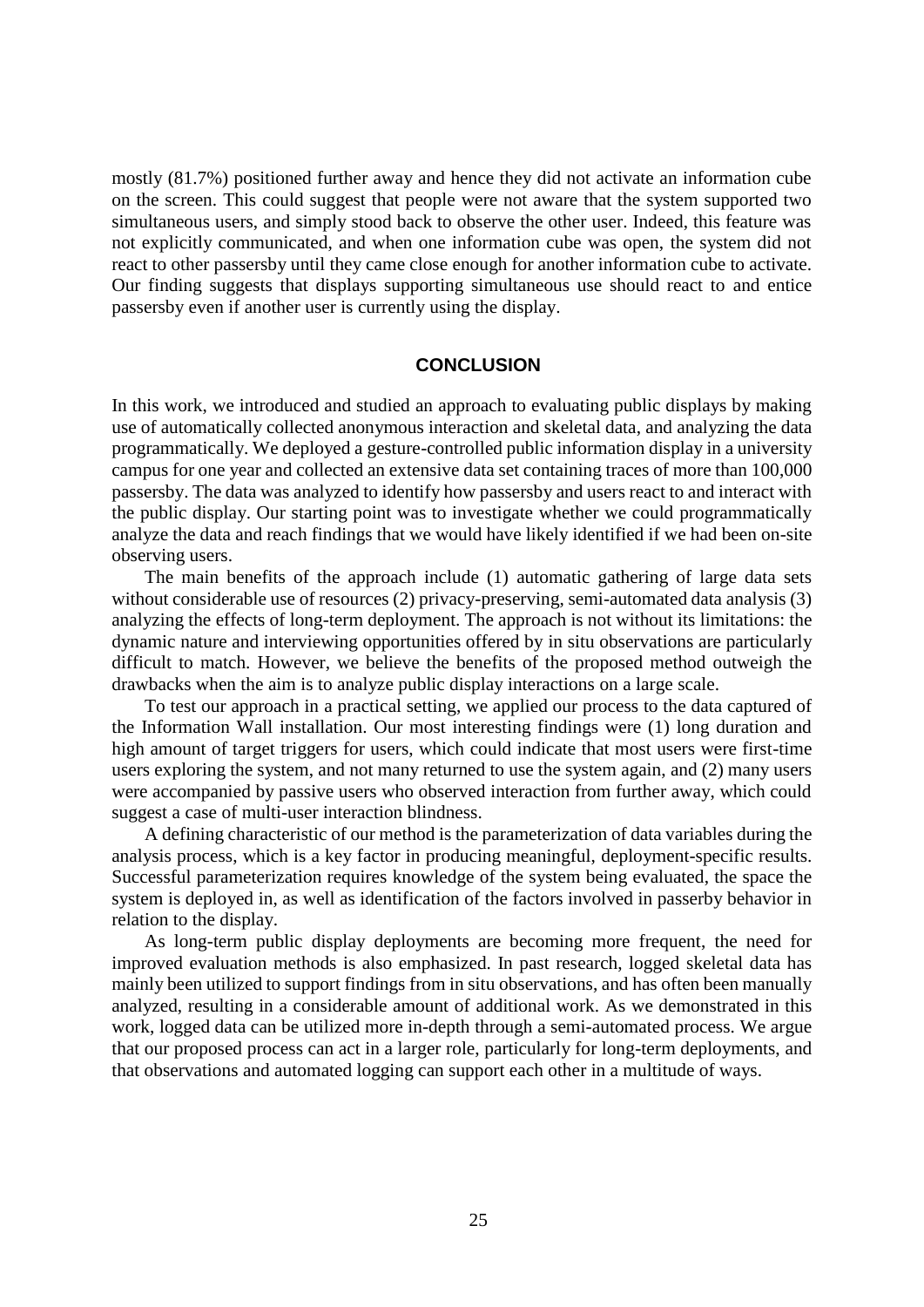### **REFERENCES**

[1] Ackad, C., Clayphan, A., Tomitsch, M., & Kay, J. (2015, September). An in-thewild study of learning mid-air gestures to browse hierarchical information at a large interactive public display. In Proceedings of the 2015 ACM International Joint Conference on Pervasive and Ubiquitous Computing (pp. 1227-1238). ACM.

[2] Imeh Akpan, Paul Marshall, Jon Bird, and Daniel Harrison. 2013. Exploring the effects of space and place on engagement with an interactive installation. In Proceedings of the SIGCHI Conference on Human Factors in Computing Systems (CHI '13). ACM, New York, NY, USA, 2213-2222.

[3] Florian Alt, Stefan Schneegaß, Albrecht Schmidt, Jörg Müller, and Nemanja Memarovic. 2012. How to evaluate public displays. In Proceedings of the 2012 International Symposium on Pervasive Displays (PerDis '12). ACM, New York, NY, USA, Article 17.

[4] Brignull, H, and Rogers, Y. 2003. Enticing People to Interact with Large Public Displays in Public Spaces. In: Rauterberg, M and Menozzi, M and Wesson, J, (eds.) INTERACT 2003. IOS Press.

[5] Grace, K., Wasinger, R., Ackad, C., Collins, A., Dawson, O., Gluga, R., Kay, J., Tomitsch, M. Conveying Interactivity at an Interactive Public Information Display. In Proceedings of The International Symposium on Pervasive Displays (PerDis'13). ACM, New York, NY, USA.

[6] Greenberg, S., Marquardt, N., Ballendat, T., Diaz-Marino, R., & Wang, M. (2011). Proxemic interactions: the new ubicomp?. interactions, 18(1), 42-50.

[7] Hassenzahl, M., Burmester, M., Koller, F. (2014). AttrakDiffTM. Available at: http://www.attrakdiff.de.

[8] Hespanhol, L., Tomitsch, M., Grace, K., Collins, A., Kay, J. Investigating intuitiveness and effectiveness of gestures for free spatial interaction with large displays. In Proceedings of the 2012 International Symposium on Pervasive Displays. PerDis '12. ACM, New York, NY, Article 6.

[9] Marshall, P., Morris, R., Rogers, Y., Kreitmayer, S., Davies, M. Rethinking 'multi-user': an in-the-wild study of how groups approach a walk-up-and-use tabletop interface. In Proceedings of the SIGCHI Conference on Human Factors in Computing Systems (CHI '11). ACM, New York, NY, USA, 3033-3042.

[10] Mäkelä, V., Heimonen, T., Turunen, M. Magnetic Cursor: Improving Target Selection in Freehand Pointing Interfaces. In Proceedings of The International Symposium on Pervasive Displays (PerDis'14). ACM, New York, NY, USA.

[11] Mäkelä, V., Heimonen, T., Luhtala, M., & Turunen, M. (2014, November). Information wall: evaluation of a gesture-controlled public display. In Proceedings of the 13th International Conference on Mobile and Ubiquitous Multimedia (pp. 228-231). ACM.

[12] Michelis, D., and Müller, J. 2011. The Audience Funnel: observations of Gesture Based Interaction With Multiple Large Displays in a City Center. Int. J. Hum.-Comput. Int. 27(6), 562-579.

[13] Müller, J., Wilmsmann, D., Exeler, J., Buzeck, M., Schmidt, A., Jay, T., & Krüger, A. (2009). Display blindness: The effect of expectations on attention towards digital signage. In Pervasive Computing (pp. 1-8). Springer Berlin Heidelberg.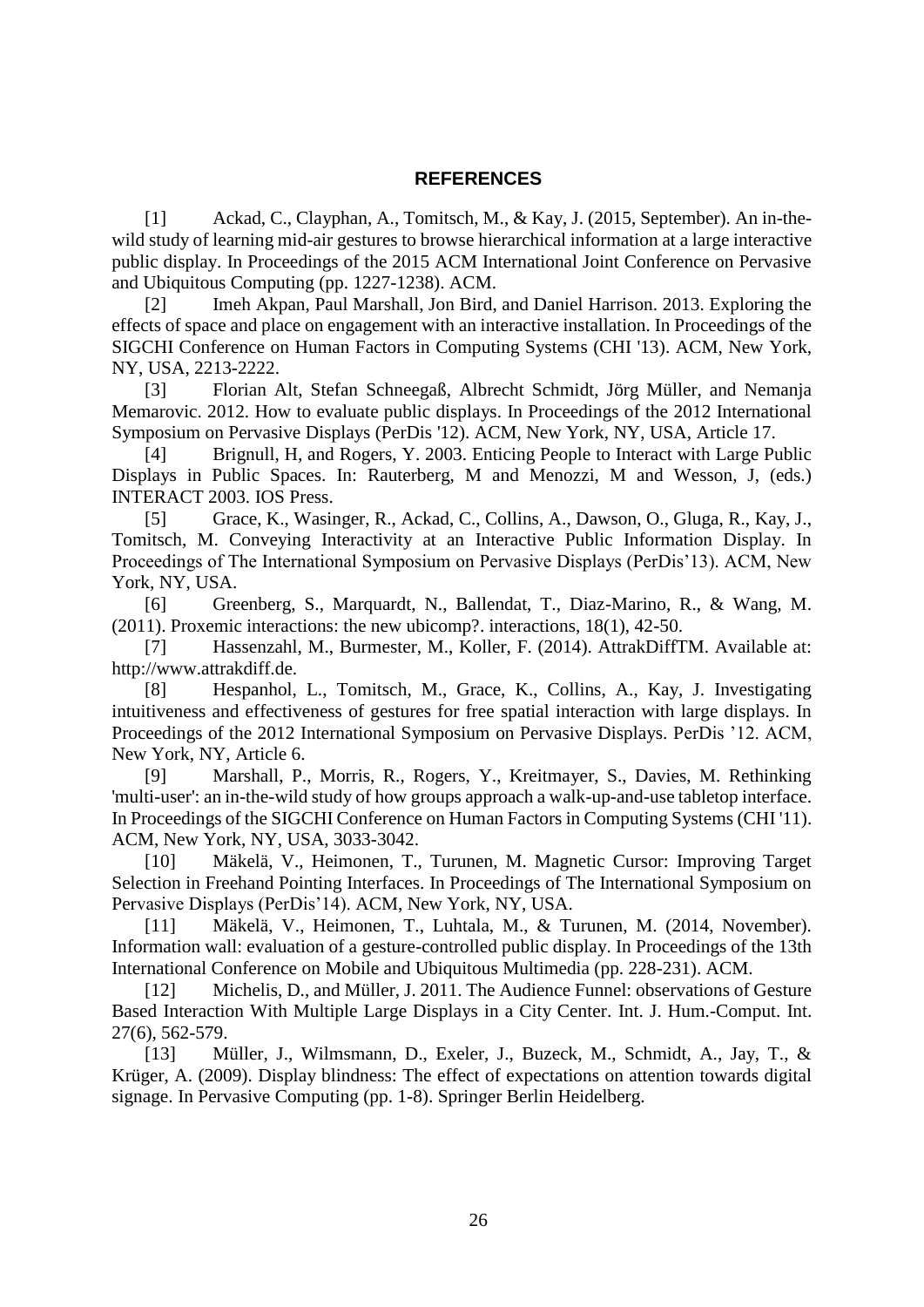[14] Jörg Müller, Florian Alt, Daniel Michelis, and Albrecht Schmidt. 2010. Requirements and design space for interactive public displays. In Proceedings of the international conference on Multimedia (MM '10). ACM, New York, NY, USA, 1285-1294.

[15] Müller, J., Bailly, G., Bossuyt, T., Hillgren, N. MirrorTouch: Combining Touch and Mid-air Gestures for Public Displays. In Proceedings of the 16th International Conference on Human-Computer Interaction with Mobile Devices and Services (MobileHCI '14). ACM, New York, USA.

[16] Müller, J., Eberle, D., Tollmar, K. Communiplay: A Field Study of a Public Display Media Space. In Proceedings of the SIGCHI Conference on Human Factors in Computing Systems (CHI '14). ACM, New York, NY, USA, 1415-1424.

[17] Jörg Müller, Robert Walter, Gilles Bailly, Michael Nischt, and Florian Alt. 2012. Looking glass: a field study on noticing interactivity of a shop window. In Proceedings of the SIGCHI Conference on Human Factors in Computing Systems (CHI '12). ACM, New York, NY, USA, 297-306.

[18] O'Hara, K., Glancey, M. and Robertshaw, S. Collective play in an urban screen game. Proc. CSCW '08, ACM Press (2008), 67-75.

[19] Ojala, T., Kukka, H., Lindén, T., Heikkinen, T., Jurmu, M., Hosio, S., Kruger, F. UBI-Hotspot 1.0: Large-Scale Long-Term Deployment of Interactive Public Displays in a City Center. In Proceedings of the 2010 Fifth International Conference on Internet and Web Applications and Services, p.285-294, May 09-15, 2010.

[20] Ojala, T., Kostakos, V., Kukka, H., Heikkinen, T., Linden, T., Jurmu, M., ... & Zanni, D. (2012). Multipurpose interactive public displays in the wild: Three years later. Computer, (5), 42-49.

[21] Parra, G., Klerkx, J., Duval, E. Understanding Engagement with Interactive Public Displays: an Awareness Campaign in the Wild. In Proceedings of The International Symposium on Pervasive Displays (PerDis'14). ACM, New York, NY, USA, 180-185.

[22] Peltonen, P., Kurvinen, E., Salovaara, A., Jacucci, G., Ilmonen, T., Evans, J., Oulasvirta, A., Saarikko, P. It's Mine, Don't Touch!: interactions at a large multi-touch display in a city centre. In Proceedings of the SIGCHI Conference on Human Factors in Computing Systems (CHI '08). ACM, New York, NY, USA, 1285-1294.

[23] Perry, M., Beckett, S., O'Hara, K., Subramanian, S. WaveWindow: Public, Performative Gestural Interaction. In Proceedings of the ACM International Conference on Interactive Tabletops and Surfaces (ITS'10).

[24] Schmidt, C., Müller, J., & Bailly, G. (2013, April). Screenfinity: extending the perception area of content on very large public displays. In Proceedings of the SIGCHI Conference on Human Factors in Computing Systems (pp. 1719-1728). ACM.

[25] Tomitsch, M., Ackad, C., Dawson, O., Hespanhol, L., Kay, J. Who cares about the Content? An Analysis of Playful Behaviour at a Public Display. In Proceedings of The International Symposium on Pervasive Displays (PerDis'14). ACM, New York, NY, USA.

[26] Turunen, M., Hakulinen, J., Melto, A., Heimonen, T., Laivo, T., and Hella, J. 2009. SUXES – User Experience Evaluation Method for Spoken and Multimodal Interaction. In Proceedings of Interspeech 2009. ACM, New York, NY, USA, 109-112.

[27] Walter, R., Bailly, G., Müller, J. StrikeAPose: Revealing Mid-Air Gestures on Public Displays. In CHI'13, ACM (2013), 841–850.